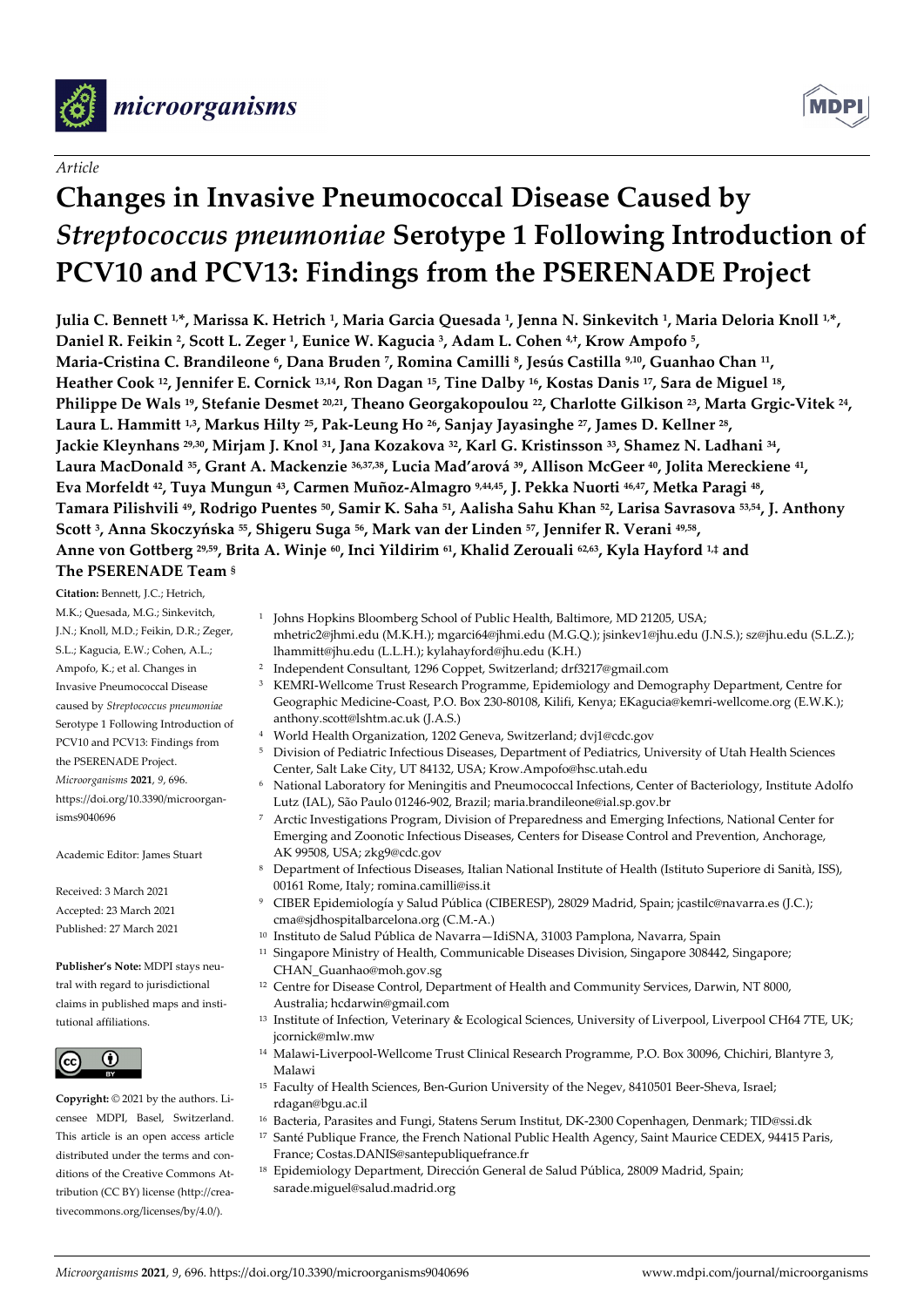- <sup>20</sup> Department of Microbiology, Immunology and Transplantation, KU Leuven, BE-3000 Leuven, Belgium; stefanie.desmet@uzleuven.be
- <sup>21</sup> National Reference Centre for Streptococcus Pneumoniae, University Hospitals Leuven, 3000 Leuven, Belgium
- <sup>22</sup> National Public Health Organisation, 15123 Athens, Greece; t.georgakopoulou@eody.gov.gr
- <sup>23</sup> Epidemiology Team, Institute of Environmental Science and Research, Porirua, 5240 Wellington, New Zealand; Charlotte.Gilkison@esr.cri.nz
- <sup>24</sup> Communicable Diseases Centre, National Institute of Public Health, 1000 Ljubljana, Slovenia; Marta.Vitek@nijz.si
- <sup>25</sup> Swiss National Reference Centre for Invasive Pneumococci, Institute for Infectious Diseases, University of Bern, 3012 Bern, Switzerland; Markus.Hilty@ifik.unibe.ch
- <sup>26</sup> Department of Microbiology and Carol Yu Centre for Infection, The University of Hong Kong, Hong Kong, China; plho@hku.hk
- <sup>27</sup> National Centre for Immunisation Research and Surveillance and Discipline of Child and Adolescent Health, Children's Hospital Westmead Clinical School, Faculty of Medicine and Health, University of Sydney, Westmead, NSW 2145, Australia; sanjay.jayasinghe@health.nsw.gov.au
- <sup>28</sup> Department of Pediatrics, University of Calgary, and Alberta Health Services, Calgary, AB T3B 6A8, Canada; kellner@ucalgary.ca
- <sup>29</sup> Centre for Respiratory Diseases and Meningitis, National Institute for Communicable Diseases of the National Health Laboratory Service, 2192 Johannesburg, South Africa; JackieL@nicd.ac.za (J.K.); annev@nicd.ac.za (A.v.G.)
- 30 School of Public Health, Faculty of Health Sciences, University of the Witwatersrand, 2000 Johannesburg, South Africa
- <sup>31</sup> National Institute for Public Health and the Environment, 3721 MA Bilthoven, The Netherlands; mirjam.knol@rivm.nl
- <sup>32</sup> National Institute of Public Health (NIPH), 100 42, Praha Czech Republic; jana.kozakova@szu.cz
- <sup>33</sup> Department of Clinical Microbiology, Landspitali—The National University Hospital, Hringbraut, 101 Reykjavik, Iceland; karl@landspitali.is
- <sup>34</sup> Immunisation and Countermeasures Division, Public Health England, London NW9 5EQ, UK; shamez.ladhani@phe.gov.uk
- <sup>35</sup> Public Health Scotland, Glasgow G2 6QE, UK; laura.macdonald4@phs.scot
- <sup>36</sup> Faculty of Infectious and Tropical Diseases, London School of Hygiene & Tropical Medicine, Keppel St, London, WC1E 7HT, UK; gmackenzie@mrc.gm
- <sup>37</sup> Medical Research Council Unit the Gambia atLondon School of Hygiene & Tropical Medicine, P.O. Box 273, Banjul, The Gambia
- <sup>38</sup> New Vaccines Group, Murdoch Children's Research Institute, Parkville, Melbourne, 3052, Victoria, Australia
- <sup>39</sup> National Reference Centre for Pneumococcal and Haemophilus Diseases, Regional Authority of Public Health, 975 56 Banská Bystrica, Slovakia; madarova@vzbb.sk
- <sup>40</sup> Toronto Invasive Bacterial Diseases Network, Laboratory Medicine and Pathobiology,
- University of Toronto, Toronto, ON M5S 1A8, Canada; Allison.McGeer@sinaihealthsystem.ca
- <sup>41</sup> HSE Health Protection Surveillance Centre, Mountjoy, Dublin D01 A4A3, Ireland; jolita.mereckiene@hse.ie <sup>42</sup> Department of Microbiology, Public Health Agency of Sweden, 171 82 Solna, Sweden;
- eva.morfeldt@folkhalsomyndigheten.se
- <sup>43</sup> National Center of Communicable Diseases (NCCD), Ministry of Health, Bayanzurkh District, Ulaanbaatar 13336, Mongolia; tuya\_mungun@yahoo.com
- <sup>44</sup> Medicine Department, Universitat Internacional de Catalunya, 08017 Barcelona, Spain
- <sup>45</sup> Molecular Microbiology Department, Hospital Sant Joan de Déu Research Institute, 08950 Esplugues de Llobregat, Barcelona, Spain
- <sup>46</sup> Department of Health Security, Finnish Institute for Health and Welfare, 00271 Helsinki, Finland; pekka.nuorti@tuni.fi
- <sup>47</sup> Health Sciences Unit, Faculty of Social Sciences, University of Tampere, 33100 Tampere, Finland
- <sup>48</sup> Centre for Medical Microbiology, National Laboratory of Health, Environment and Food, 2000 Maribor, Slovenia; metka.paragi@nlzoh.si
- <sup>49</sup> National Center for Immunizations and Respiratory Diseases, Centers for Disease Control and Prevention, Atlanta, GA 30333, USA; tpilishvili@cdc.gov (T.P.); qzr7@cdc.gov (J.R.V.)
- <sup>50</sup> Instituto de Salud Pública de Chile, 7780050 Santiago, Santiago Metropolitan, Chile; rpuentes@ispch.cl
- <sup>51</sup> Child Health Research Foundation, Dhaka 1207, Bangladesh; samirk.sks@gmail.com
- <sup>52</sup> Ministry of Health and Medical Services, Suva, Fiji; aalisha@gmail.com
- <sup>53</sup> Centre for Disease Prevention and Control of Latvia, 1005 Riga, Latvia; larisa.savrasova@spkc.gov.lv
- <sup>54</sup> Doctoral Studies Department, Riga Stradinš University, 1007 Riga, Latvia
- <sup>55</sup> National Reference Centre for Bacterial Meningitis, National Medicines Institute, 00-725 Warsaw, Poland; a.skoczynska@nil.gov.pl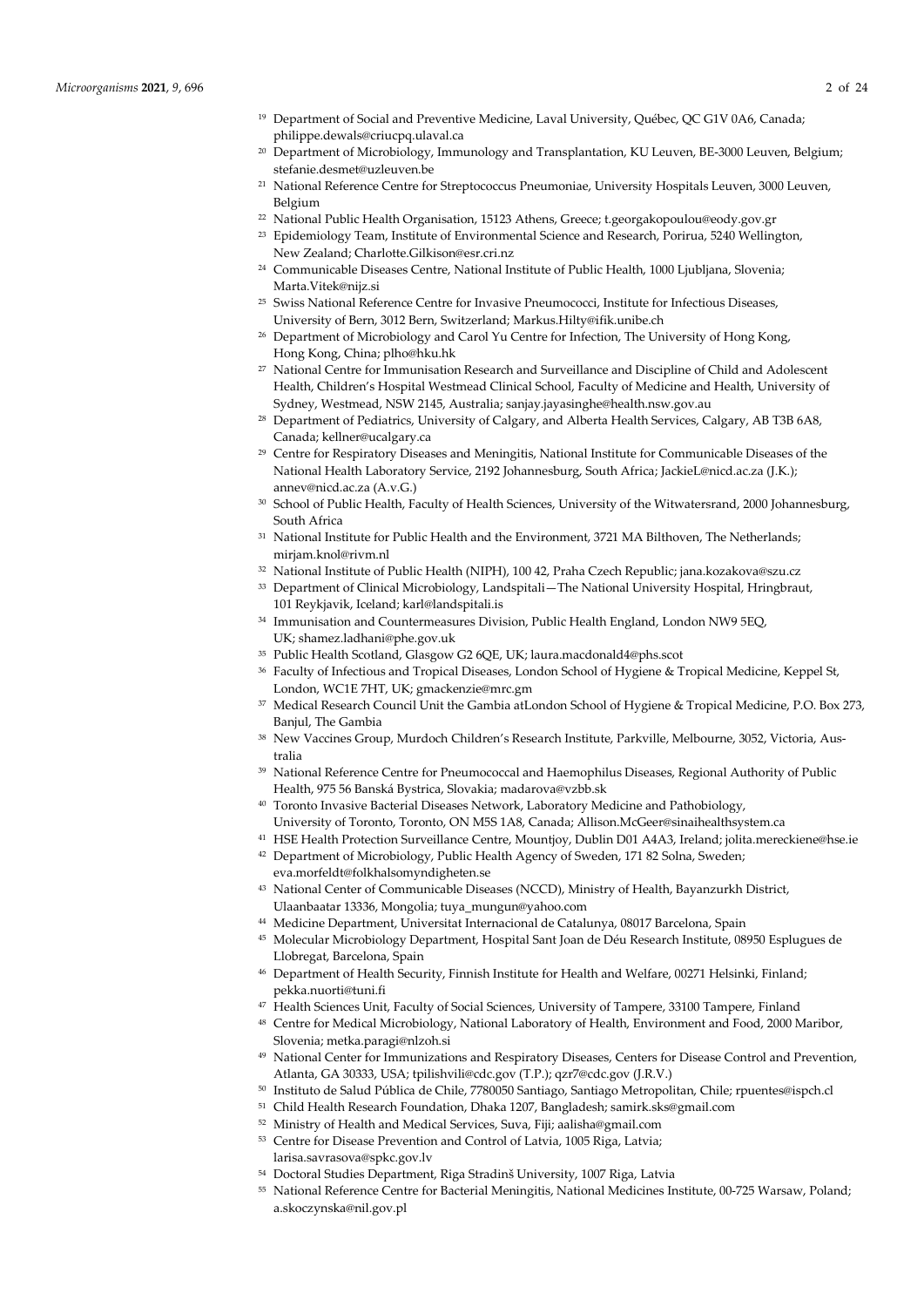- <sup>56</sup> Infectious Disease Center and Department of Clinical Research, National Hospital Organization Mie Hospital, Tsu, Mie 514-0125, Japan; suga.shigeru.ke@mail.hosp.go.jp
- <sup>57</sup> National Reference Center for Streptococci, Department of Medical Microbiology, University Hospital RWTH Aachen, 52074 Aachen, Germany; mlinden@ukaachen.de
- <sup>58</sup> Centers for Disease Control and Prevention (CDC), Center for Global Health (CGH), Division of Global Health Protection (DGHP), Nairobi, Kenya
- 59 School of Pathology, Faculty of Health Sciences, University of the Witwatersrand, Braamfontein, Johannesburg 2000, South Africa
- $60$  Department of Infection Control and Vaccine, Norwegian Institute of Public Health, 0456 Oslo, Norway; Brita.Askeland.Winje@fhi.no
- <sup>61</sup> Department of Pediatrics, Yale New Haven Children's Hospital, New Haven, CT 06504, USA; inci.yildirim@yale.edu
- <sup>62</sup> Bacteriology-Virology and Hospital Hygiene Laboratory, Ibn Rochd University Hospital Centre, Casablanca 20250, Morocco; khalid.zerouali2000@gmail.com
- $63$  Department of Microbiology, Faculty of Medicine and Pharmacy, Hassan II University of Casablanca, Casablanca 20000, Morocco
- **\*** Correspondence: jbenne63@jhu.edu (J.C.B.); mknoll2@jhu.edu (M.D.K.)
- † Present address: Centers for Disease Control and Prevention, Atlanta, GA, USA. Affiliation at the time this work was completed was World Health Organization.
- ‡ Present address: Pfizer, Inc. Collegeville, PA, USA. Affiliation at the time this work was completed was Johns Hopkins Bloomberg School of Public Health.
- § Members are listed in Appendix A Table A1.

**Abstract:** *Streptococcus pneumoniae* serotype 1 (ST1) was an important cause of invasive pneumococcal disease (IPD) globally before the introduction of pneumococcal conjugate vaccines (PCVs) containing ST1 antigen. The Pneumococcal Serotype Replacement and Distribution Estimation (PSERE-NADE) project gathered ST1 IPD surveillance data from sites globally and aimed to estimate PCV10/13 impact on ST1 IPD incidence. We estimated ST1 IPD incidence rate ratios (IRRs) comparing the pre-PCV10/13 period to each post-PCV10/13 year by site using a Bayesian multi-level, mixedeffects Poisson regression and all-site IRRs using a linear mixed-effects regression ( $N = 45$  sites). Following PCV10/13 introduction, the incidence rate (IR) of ST1 IPD declined among all ages. After six years of PCV10/13 use, the all-site IRR was 0.05 (95% credibility interval 0.04–0.06) for all ages, 0.05 (0.04–0.05) for <5 years of age, 0.08 (0.06–0.09) for 5–17 years, 0.06 (0.05–0.08) for 18–49 years, 0.06 (0.05–0.07) for 50–64 years, and 0.05 (0.04–0.06) for ≥65 years. PCV10/13 use in infant immunization programs was followed by a 95% reduction in ST1 IPD in all ages after approximately 6 years. Limited data availability from the highest ST1 disease burden countries using a 3+0 schedule constrains generalizability and data from these settings are needed.

**Keywords:** invasive pneumococcal disease; pneumococcal conjugate vaccines; serotypes; vaccine impact

## **1. Introduction**

*Streptococcus pneumoniae* is a major cause of pneumonia, meningitis, and pleural effusion in children and adults [1–4]. There are at least 100 known serotypes of pneumococci [5]. Before the introduction of pneumococcal conjugate vaccines (PCVs), serotype 1 (ST1) was one the most common causes of invasive pneumococcal disease (IPD), especially in Asia and Africa, and globally was responsible for approximately 9% of IPD among children <5 years of age [6]. ST1 is distinct from other serotypes in that it has a high invasiveness potential, is not commonly carried in the nasopharynx [7,8], and in some settings occurs in a cyclical pattern, approximately every 3–9 years [9–11]. Additionally, ST1 can cause large pneumococcal outbreaks among all ages, including older children and young adults, in the African meningitis belt and other outbreak-prone settings with up to 10–30 fold increases in ST1 cases compared to pre-outbreak baselines [12–15].

The first PCV licensed for use in infants, seven-valent PCV (Prevenar/Prevnar, Pfizer), did not include ST1 antigen. Since then, the introduction of PCVs containing ST1 antigen (PCV10 [Synflorix, GlaxoSmithKline], PCV13 [Prevenar13/Prevnar13, Pfizer]) into many national infant immunization programs since 2009 has been shown to substantially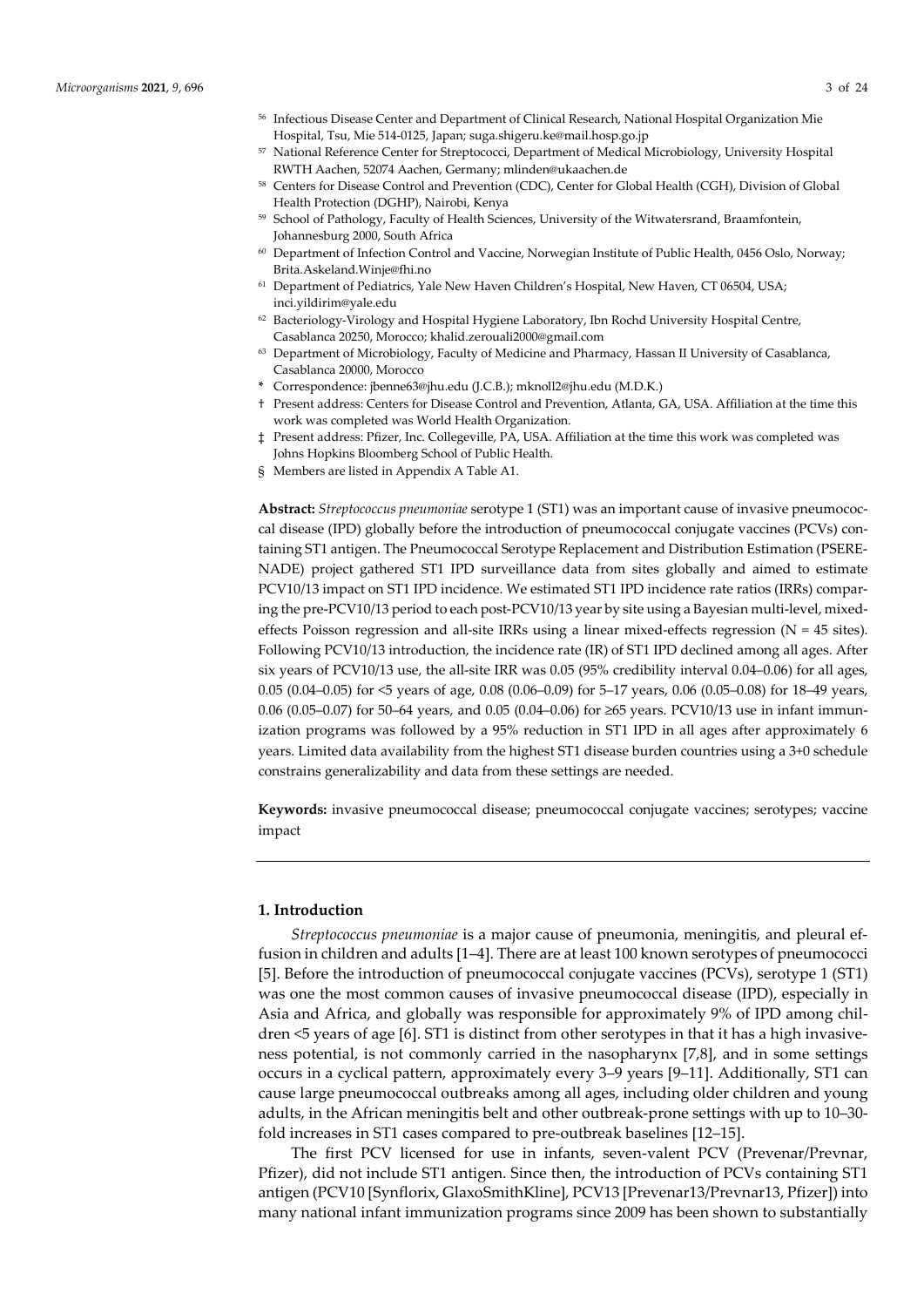reduce ST1 IPD and end pneumococcal outbreaks caused by ST1. These effects have been demonstrated among directly immunized children and also unvaccinated older children and adults, through indirect effects, in both high and low IPD burden settings [9,10,12,16– 20]. However, in some PCV10/13 using settings ST1 outbreaks continued to occur or ST1 IPD incidence rates did not substantially decline in the early years immediately following PCV10/13 introduction [21–24].

Evaluating the impact of PCV10/13 vaccination on ST1 IPD is challenging in a single surveillance site. In many settings, annual ST1 incidence rates are unstable because case counts are small, particularly after vaccine introduction. Many sites are also limited by short pre- and post-vaccine introduction surveillance periods, further limiting inferences that can be drawn from a single site. Assessing vaccine impact is also confounded by the cyclic nature of ST1 in which it is common to observe multiple years of zero ST1 cases prior to vaccine use. Quantifying the impact of PCV10/13 on ST1, which has several unique characteristics compared to other vaccine-type serotypes included in currently licensed PCVs, is important for policymakers seeking to reduce the burden of ST1 IPD through immunization. The Pneumococcal Serotype Replacement and Distribution Estimation (PSERENADE) project evaluated all available published and unpublished serotype-specific IPD data to estimate the impact of PCV10/PCV13 on ST1 IPD incidence at the global scale.

# **2. Materials and Methods**

# *2.1. Data Collection and Eligibility Criteria*

IPD surveillance sites with eligible data contributed annual serotype-specific IPD case data and population denominators to the project. A systematic approach to identify eligible sites and request data is described in detail elsewhere [25]. ST1 IPD was defined as the isolation of *Streptococcus pneumoniae* from a normally sterile site or detection of pneumococcus in cerebrospinal fluid (CSF) or pleural fluid using *lytA-*based polymerase chain reaction (PCR), or antigen testing confirmed as ST1. Sites with ST1 IPD case counts and population denominators that met eligibility criteria were included in the analysis (Box 1, Table 1, Table S1).

**Box 1.** Inclusion criteria.

- 1. Site reports annual ST1 IPD incidence data:
	- ST1 case counts by age group, and
	- Population-based denominators by age group.
- 2. At least 50% of isolates serotyped for included years by age group.
- 3. At least one complete year of data post-PCV10/13 introduction, excluding the year of introduction.
- 4. At least 50% uptake for primary PCV series at 12 months of age in at least one year post-PCV10/13 introduction.
- 5. PCV10 or PCV13 is universally recommended for all infants in the national infant immunization schedule.
- 6. No major changes or biases in surveillance that would affect estimates of ST1 incidence rates.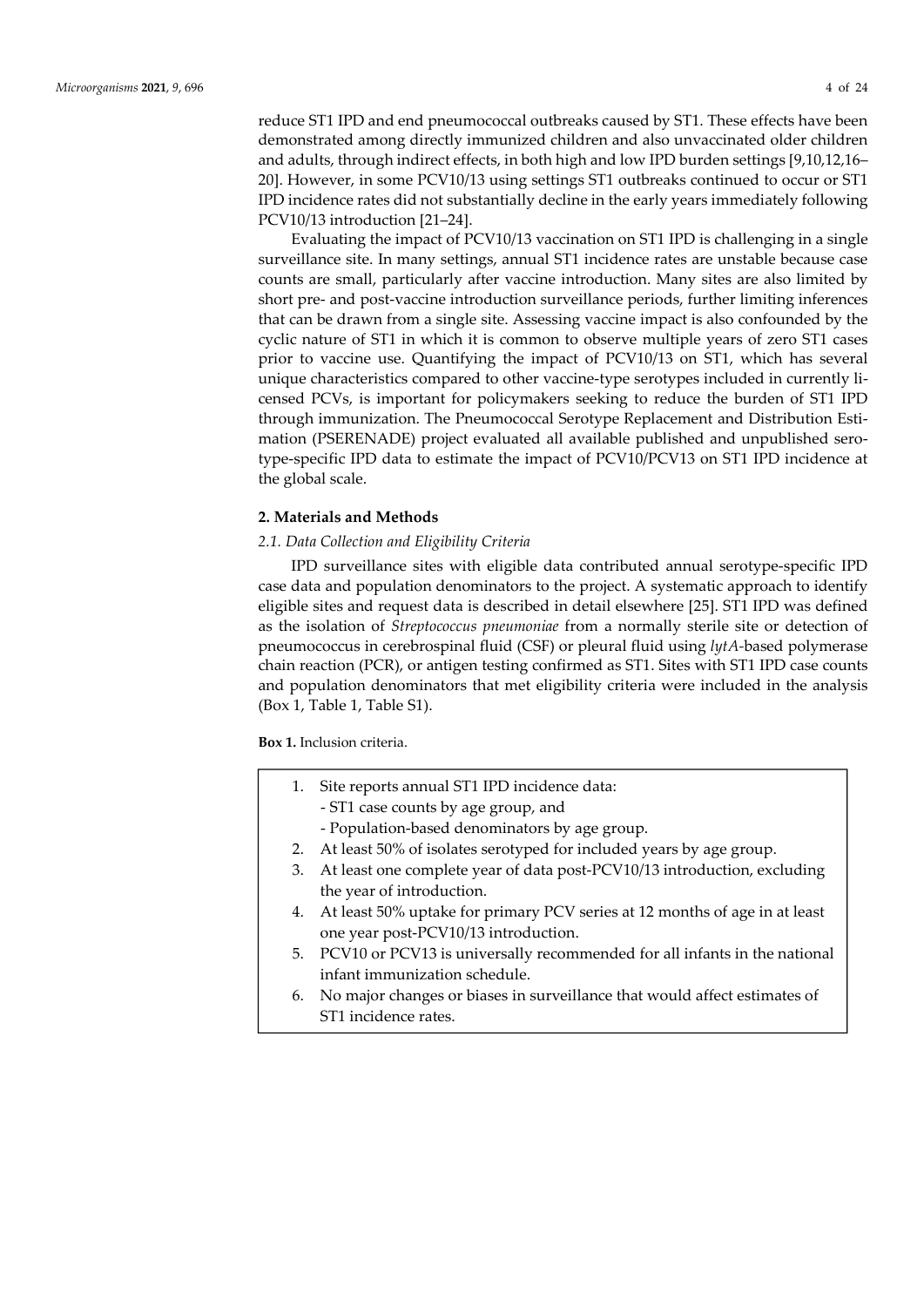|                     | Mean PCV10/13 Uptake Included in ST1                |                          |               |             |                 |                 |               |                            |               |                                |                       |                    |  |
|---------------------|-----------------------------------------------------|--------------------------|---------------|-------------|-----------------|-----------------|---------------|----------------------------|---------------|--------------------------------|-----------------------|--------------------|--|
|                     |                                                     |                          |               |             |                 | (%)<br>Analysis |               |                            |               | <b>Surveillance Years Pre-</b> | Proportion ST1 IPD    |                    |  |
| Site                | <b>PCV10</b>                                        | PCV13                    | PCV10/13      | PCV7        | <b>PCV10/13</b> | Primary         | <b>WUENIC</b> | $0 - 17$                   | $\geq18$      | ST1 Cases Included             | and Post-PCV10/13 (n) | Cases from CSF (%) |  |
|                     | Period                                              | Period                   | Schedule      | Use         | Catch-Up        | Series*         | PCV3 ***      | Years                      | Years         | in Analysis (n)                |                       |                    |  |
| Finland             | $2010 -$                                            | $\overline{\phantom{a}}$ | $2 + 1$       | ${\bf N}$   | ${\bf N}$       | 95              | 90            | Y                          | $\mathbf Y$   | $46\,$                         | Pre: 6                | 4.3                |  |
|                     |                                                     |                          |               |             |                 |                 |               |                            |               |                                | Post: 8               |                    |  |
| Iceland             | $2011-$                                             | $\overline{\phantom{a}}$ | $2 + 1$       | ${\bf N}$   | ${\bf N}$       | 97              | 89            | Y                          | $\mathbf Y$   | 22                             | Pre: 16               | 0.0                |  |
|                     |                                                     |                          |               |             |                 |                 |               |                            |               |                                | Post: 8               |                    |  |
| Latvia              | $2012 -$                                            | $\overline{\phantom{a}}$ | $2 + 1$       | $\mathbf Y$ | ${\bf N}$       | 91              | 83            | $\mathrm{N}$ $^\mathrm{b}$ | $Y; \geq 50y$ | $\sqrt{5}$                     | Pre: 0                | 20.0               |  |
|                     |                                                     |                          |               |             |                 |                 |               |                            |               |                                | Post: 7               |                    |  |
| Slovenia            | 2015-2019                                           | $2019-$                  | $2 + 1$       | ${\bf N}$   | ${\bf N}$       | 55              | 55            | Y                          | $\mathbf Y$   | 259                            | Pre: 6<br>Post: 4     | $0.0\,$            |  |
|                     |                                                     |                          |               |             |                 |                 |               |                            |               |                                | Pre: 7                |                    |  |
| Netherlands         | $2011-$                                             | $\overline{\phantom{a}}$ | $3 + 1/2 + 1$ | Y           | ${\bf N}$       | 95              | 94            | Y                          | $\mathbf Y$   | 642                            | Post: 8               | $2.2\,$            |  |
|                     |                                                     |                          |               |             |                 |                 |               |                            | $Y; 18-$      |                                | Pre: 1                |                    |  |
| Asembo, Kenya       | $2011-$                                             | $\overline{\phantom{a}}$ | $3 + 0$       | ${\bf N}$   | $\mathbf Y$     | 86              | 78            | $\mathbf Y$                | 49y           | $43\,$                         | Post: 8               | NA                 |  |
|                     |                                                     |                          |               |             |                 |                 |               |                            | $Y; 18-$      |                                | Pre: 11               |                    |  |
| Kilifi, Kenya       | $2011-$                                             | $\overline{\phantom{a}}$ | $3 + 0$       | ${\bf N}$   | Y               | $82\,$          | ${\bf 78}$    | Y                          | 64y           | 204                            | Post: 6               | 19.6               |  |
|                     |                                                     |                          |               |             |                 |                 |               |                            |               |                                | Pre: 4                |                    |  |
| Japan               | $-\hbox{--}$                                        | $2013-$                  | $3+1$         | Y           | ${\bf N}$       | $94**$          | 98            | Y                          | $Y; \ge 65y$  | $11\,$                         | Post: 5               | $0.0\,$            |  |
|                     |                                                     |                          |               |             |                 |                 |               |                            |               |                                | Pre: 12               |                    |  |
| ABCs, USA           | $\overline{\phantom{m}}$                            | $2010 -$                 | $3 + 1$       | $\mathbf Y$ | $\mathbf Y$     | 88              | 93            | $\mathbf Y$                | $\mathbf Y$   | 664                            | Post: 8               | $0.6\,$            |  |
|                     |                                                     |                          |               |             |                 | 83              | 93            |                            |               | $92\,$                         | Pre: 19               |                    |  |
| Alaska, USA         | $\overline{\phantom{m}}$                            | $2010 -$                 | $3 + 1$       | Y           | Y               |                 |               | Y                          | Y             |                                | Post: 8               | $0.0\,$            |  |
| Massachusetts, USA  | $\overline{\phantom{m}}$                            | $2010 -$                 | $3 + 1$       | Y           | Y               | 94              | 93            | $Y; 5y$                    | NA            | $\mathbf{1}$                   | Pre: 8                | $0.0\,$            |  |
|                     |                                                     |                          |               |             |                 |                 |               |                            |               |                                | Post: 8               |                    |  |
| Southwest, USA (In- | $\overline{\phantom{a}}$                            | $2010 -$                 | $3 + 1$       | Y           | Y               | 82              | 93            | Y                          | $\mathbf Y$   | 180                            | Pre: 15               | 2.2                |  |
| digenous)           |                                                     |                          |               |             |                 |                 |               |                            |               |                                | Post: 9               |                    |  |
| Alberta, Canada     | $\overline{\phantom{m}}$                            | $2010 -$                 | $2 + 1$       | $\mathbf Y$ | ${\bf N}$       | 88**            | 77            | $Y; 5y$                    | $\mathbf Y$   | $16\,$                         | Pre: 10               | $0.0\,$            |  |
|                     |                                                     |                          |               |             |                 |                 |               |                            |               |                                | Post: 8               |                    |  |
| Denmark             | $\overline{\phantom{a}}$                            | $2010 -$                 | $2 + 1$       | $\mathbf Y$ | ${\bf N}$       | 91**            | 93            | $\mathbf Y$                | $\mathbf Y$   | 2089                           | Pre: 10               | $2.2\,$            |  |
|                     |                                                     |                          |               |             |                 |                 |               |                            |               |                                | Post: 9               |                    |  |
| France              | $\overline{\phantom{m}}$                            | $2010 -$                 | $2 + 1$       | Y           | ${\bf N}$       | 93              | 91            | Y                          | Y             | 1346                           | Pre: 9                | 5.9                |  |
|                     |                                                     |                          |               |             |                 |                 |               |                            |               |                                | Post: 9<br>Pre: 3     |                    |  |
| Ireland             | $\overline{\phantom{a}}$                            | $2010 -$                 | $2 + 1$       | Y           | ${\bf N}$       | 91              | 91            | Y                          | Y             | 58                             | Post: 8               | 0.0                |  |
|                     |                                                     |                          |               |             |                 |                 |               |                            |               |                                | Pre: 8                |                    |  |
| <b>Israel</b>       | $\hspace{0.05cm} -\hspace{0.05cm} -\hspace{0.05cm}$ | $2010 -$                 | $2 + 1$       | Y           | ${\bf N}$       | 95              | 93            | Y                          | Y             | 677                            | Post: 8               | 3.4                |  |
|                     |                                                     |                          |               |             |                 |                 |               |                            |               |                                |                       |                    |  |

**Italy** -- 2010– 2 + 1 Y N 86 \*\* 87 Y Y 193 Pre: 0 6.7

Table 1. Description of infant pneumococcal conjugate vaccine program and surveillance data for included sites. Ordered by vaccine product and schedule.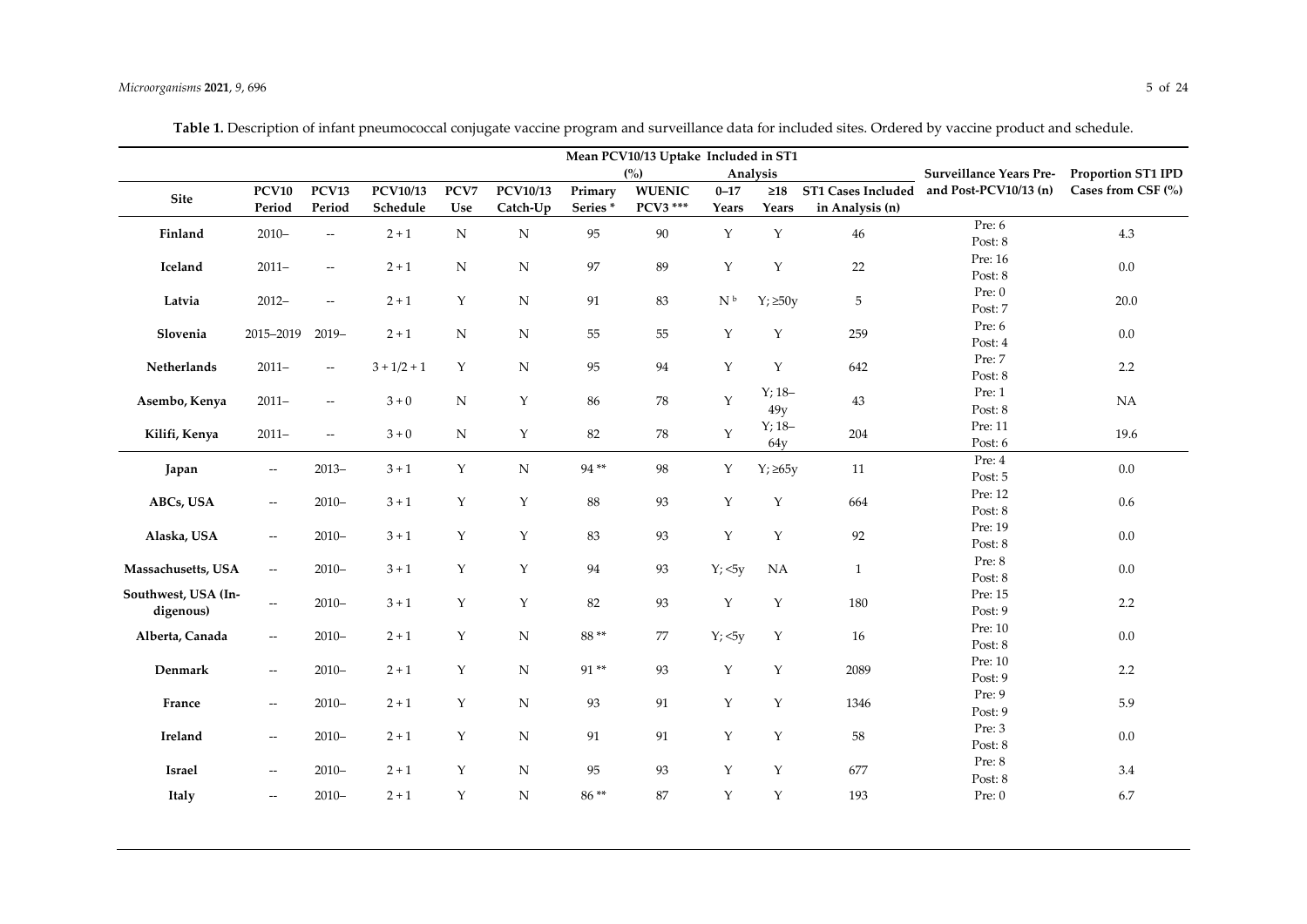|                               |                          |                                     |               |               |             |        |                                   |                          |                             |              | Post: 9            |           |
|-------------------------------|--------------------------|-------------------------------------|---------------|---------------|-------------|--------|-----------------------------------|--------------------------|-----------------------------|--------------|--------------------|-----------|
| Norway                        | $\overline{\phantom{a}}$ | $2011-$                             | $2 + 1$       | $\mathbf Y$   | ${\bf N}$   | 93     | 93                                | $\mathbf Y$              | $\mathbf Y$                 | 637          | Pre: 7             | $1.4\,$   |
|                               |                          |                                     |               |               |             |        |                                   |                          |                             |              | Post: 7            |           |
| Singapore                     | $- \, -$                 | $2011-$                             | $2 + 1$       | $\mathbf Y$   | $\mathbf Y$ | 84     | 74                                | $\mathbf{N}$ $^\text{d}$ | $Y; \geq 50y$               | $\,8\,$      | Pre: 2             | $0.0\,$   |
|                               |                          |                                     |               |               |             |        |                                   |                          |                             |              | Post: 8            |           |
| South Africa                  | $- \, -$                 | $2011 -$                            | $2 + 1$       | $\mathbf Y$   | Y           | $77**$ | 77                                | Y                        | Y                           | 3292         | Pre: 6             | 38.2      |
|                               |                          |                                     |               |               |             |        |                                   |                          |                             |              | Post: 8            |           |
| Madrid, Spain                 | $-\hbox{--}$             | $2010 -$                            | $2 + 1$       | Y             | N           | 98     | 93                                | Y                        | Y                           | 479          | Pre: 3             | $0.8\,$   |
|                               |                          |                                     |               |               |             |        |                                   |                          |                             |              | Post: 9            |           |
| Switzerland                   | $-\hbox{--}$             | $2010 -$                            | $2 + 1$       | $\mathbf Y$   | Y           | 79**   | 77                                | Y                        | Y                           | 436          | Pre: 8             | $0.5\,$   |
|                               |                          |                                     |               |               |             |        |                                   |                          |                             |              | Post: 7<br>Pre: 10 |           |
| England, UK                   | $-\hbox{--}$             | $2010 -$                            | $2 + 1$       | $\mathbf Y$   | ${\bf N}$   | 94     | 92                                | $\mathbf Y$              | $\mathbf Y$                 | 4214         | Post: 10           | $1.5\,$   |
|                               |                          |                                     |               |               |             |        |                                   |                          |                             |              | Pre: 10            |           |
| Scotland, UK                  | $\overline{\phantom{a}}$ | $2010 -$                            | $2 + 1$       | $\mathbf Y$   | ${\bf N}$   | 97     | 92                                | Y                        | Y                           | 578          | Post: 9            | <b>NA</b> |
|                               |                          |                                     |               |               |             |        |                                   |                          |                             |              | Pre: 5             |           |
| Germany                       | $-\hbox{--}$             | $2009 -$                            | $3 + 1/2 + 1$ | $\mathbf Y$   | N           | 85     | 93                                | $\mathbf Y$              | $\mathbf Y$                 | $760\,$      | Post: 9            | 4.1       |
|                               |                          | 2010-2015                           |               |               |             |        |                                   |                          |                             |              |                    |           |
| Catalonia, Spain              | $\overline{\phantom{a}}$ | $\mathsf a$                         | $3 + 1/2 + 1$ | $\mathbf Y$ a | ${\bf N}$   | $70\,$ | 93                                | $\mathbf Y$              | $\mathbf Y$                 | $1111\,$     | Pre: 4             | 1.5       |
|                               |                          | $2016-$                             |               |               |             |        |                                   |                          |                             |              | Post: 8            |           |
|                               |                          | 2010-2015                           |               |               |             |        |                                   |                          |                             |              |                    |           |
| Navarra, Spain                | $\overline{\phantom{a}}$ | $\mathbf{a}$                        | $3 + 1/2 + 1$ | $\mathbf Y$ a | ${\bf N}$   | 71     | 93                                | $\mathbf Y$              | $\mathbf Y$                 | 93           | Pre: 9             | $0.0\,$   |
|                               |                          | $2016-$                             |               |               |             |        |                                   |                          |                             |              | Post: 9            |           |
| Australia (Non-Indig-         |                          | $2011 -$                            | $3\div 0$     | $\mathbf Y$   | Υ           | 92     | 92                                | $\mathbf Y$              | $\mathbf Y$                 | 371          | Pre: 9             | $0.8\,$   |
| enous)                        | $-\hbox{--}$             |                                     |               |               |             |        |                                   |                          |                             |              | Post: 7            |           |
| Basse, The Gambia             | $\overline{\phantom{m}}$ | $2011 -$                            | $3 + 0$       | $\mathbf Y$   | ${\bf N}$   | $77\,$ | 95                                | $\mathbf Y$              | $\mathbf{N}$ $^{\rm b}$     | $71\,$       | Pre: 2             | 1.4       |
|                               |                          |                                     |               |               |             |        |                                   |                          |                             |              | Post: 7            |           |
| <b>Blantyre District, Ma-</b> | $\bar{\omega}$           | $2011 -$                            | $3+0$         | ${\bf N}$     | Y           | 92     | 88                                | $\mathbf Y$              | Y                           | 229          | Pre: 5             | 55.5      |
| lawi                          |                          |                                     |               |               |             |        |                                   |                          |                             |              | Post: 7            |           |
| Northern Territory,           | 2009-2011 2011-          |                                     | $3 + 1$       | $\mathbf Y$   | Y           | 88     | 92                                | $\mathbf Y$              | $\mathbf Y$                 | $\rm 97$     | Pre: 16            | $1.0\,$   |
| Australia                     |                          |                                     |               |               |             |        |                                   |                          |                             |              | Post: 8            |           |
| Quebec-Nunavik,<br>Canada     | 2009-2010                | $2011 -$                            | $3 + 1$       | $\mathbf Y$   | ${\bf N}$   | 97     | 75                                | Y; <5y                   | $\mathbf{N}$ c              | $\mathbf{1}$ | Pre: 9             | $0.0\,$   |
|                               |                          |                                     |               |               |             |        |                                   |                          | $Y; 18-$                    |              | Post: 10<br>Pre: 0 |           |
| <b>Hong Kong</b>              | 2010-2011 2011-          |                                     | $3 + 1$       | Y             | N           | 98     | $\hspace{0.05cm} \dashrightarrow$ | $\mathbf{N}$ $^\text{d}$ | 49y                         | $\mathbf{1}$ | Post: 5            | $0.0\,$   |
|                               |                          | $2011 - 2014$ <sub>2014-2017</sub>  |               |               |             |        |                                   |                          |                             |              | Pre: 9             |           |
| New Zealand                   |                          |                                     | $3 + 1$       | Y             | N           | 93     | 93                                | Y                        | Y                           | 334          | Post: 8            | 0.6       |
|                               |                          | $2015 - 2019 \n2011 - 2015$         |               |               |             |        |                                   |                          |                             |              | Pre: 5             |           |
| Belgium                       |                          | $2019-$                             | $2 + 1$       | $\mathbf Y$   | ${\bf N}$   | $95**$ | 94                                | Y                        | <b>NA</b>                   | 872          | Post: 8            | 1.3       |
|                               |                          |                                     |               |               |             |        |                                   |                          |                             |              | Pre: 9             |           |
| Poland                        | $2017 -$                 | $2017 - e$                          | $2 + 1$       | ${\bf N}$     | N           | 94     | 60                                | $\mathbf Y$              | $\mathrm{N}^{\,\mathrm{b}}$ | 69           | Post: 2            | $4.3\,$   |
| Quebec (excluding             |                          | $2009 - 2010$ <sub>2011</sub> -2018 |               | $\mathbf Y$   |             | 97     | 75                                | $\mathbf Y$              |                             | 43           | Pre: 8             | $0.0\,$   |
| Nunavik), Canada              |                          |                                     | $2 + 1$       |               | N           |        |                                   |                          | Y                           |              | Post: 10           |           |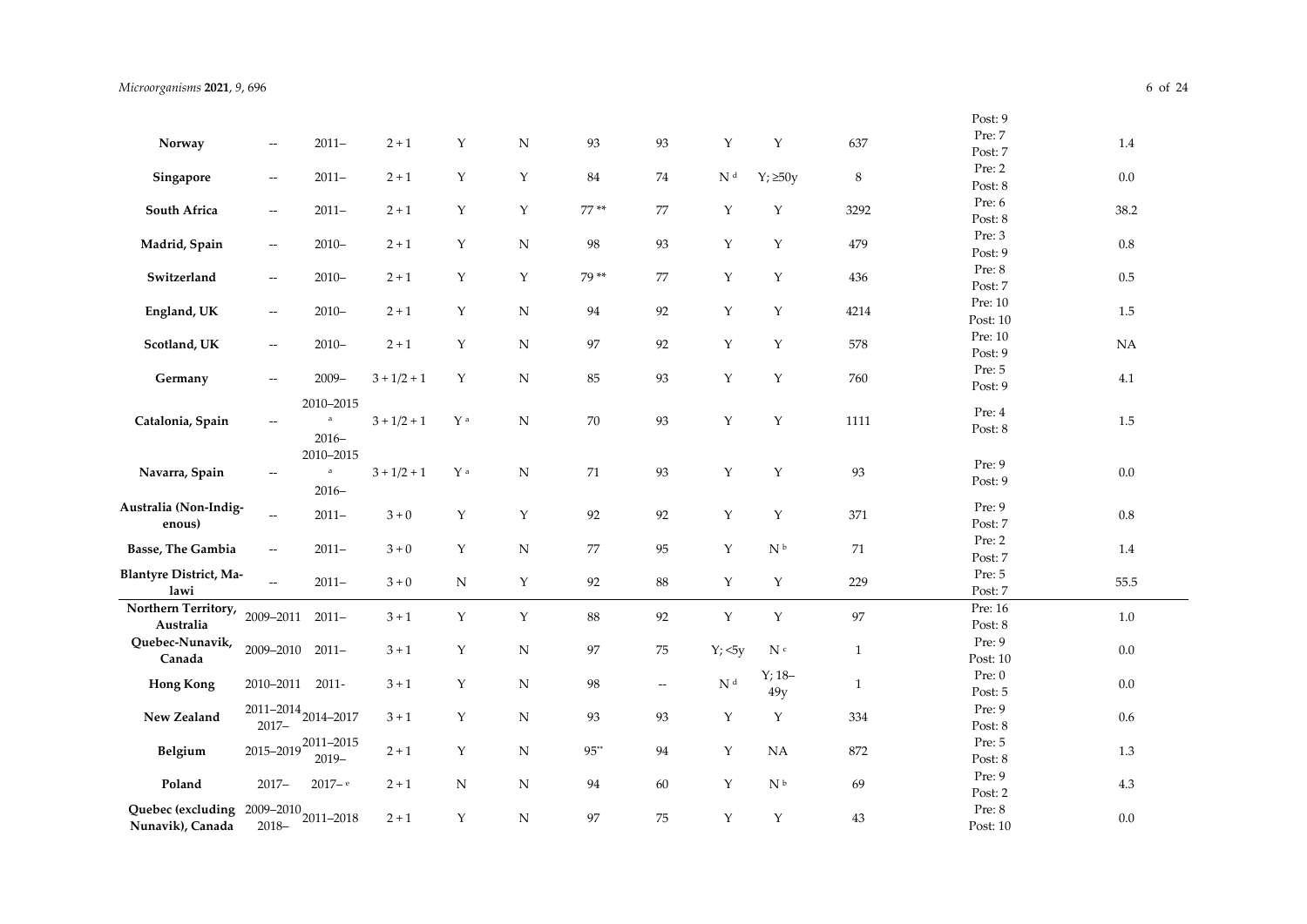#### *Microorganisms* **2021**, *9*, 696 7 of 24

| Metropolitan Region,<br>$'2011 - 2015$ |           | $2016-$   | $2 + 1$       | Υ | N | 97     | 88    |                |              | 437 | Pre: 9  | 2.7       |
|----------------------------------------|-----------|-----------|---------------|---|---|--------|-------|----------------|--------------|-----|---------|-----------|
| Chile                                  |           |           |               |   |   |        |       |                |              |     | Post: 8 |           |
| Non-Metropolitan                       | 2011-2017 | $2017 -$  | $2 + 1$       | N | N | 97     | 89    | $\sqrt{}$      |              | 69  | Pre: 0  | 0.0       |
| Regions, Chile                         |           |           |               |   |   |        |       |                |              |     | Post: 7 |           |
| Grand Casablanca,                      | $2012 -$  | 2010-2012 | $2 + 1$       | N | N | 91     | 90    | $\vee$         | $Y; 18-$     | 29  | Pre: 4  | 37.9      |
| Morocco                                |           |           |               |   |   |        |       |                | 49v          |     | Post: 7 |           |
| Slovakia                               | $2011 -$  | $2011 -$  | $2 + 1$       | Υ | Υ | 97     | 97    |                | $\checkmark$ | 20  | Pre: 0  | 5.0       |
|                                        |           |           |               |   |   |        |       |                |              |     | Post: 7 |           |
| Sweden                                 | $2010 -$  | 2010-2019 | $2 + 1$       | Y | N | $97**$ | 97    |                |              | 84  | Pre: 1  | <b>NA</b> |
|                                        |           |           |               |   |   |        |       |                |              |     | Post: 5 |           |
| Ontario, Canada                        | 2009-2010 | $2010 -$  | $3 + 1/2 + 1$ | Y | Y | $72**$ | 79    | N <sup>d</sup> | $\sqrt{}$    | 9   | Pre: 3  | 0.00      |
|                                        |           |           |               |   |   |        |       |                |              |     | Post: 9 |           |
| <b>Czech Republic</b>                  | $2010 -$  | $2010 -$  | $3 + 1/2 + 1$ | N | N | 74**   | $- -$ |                |              | 227 | Pre: 2  | 2.2       |
|                                        |           |           |               |   |   |        |       |                |              |     | Post: 8 |           |

PCV: Pneumococcal conjugate vaccines. ST1: Serotype 1. CSF: Cerebrospinal fluid. -- Not universally used. Y: Yes; N: No; NA: Not applicable. <sup>a</sup> Recommended for high-risk populations only but had substantial ( $\geq 50\%$  annually) private market uptake among the general population. b Biases in surveillance system over time that could not be accounted for. c Low proportion of cases serotyped. d Zero ST1 cases in all years. e Private market uptake of approximately 30% annually. \* Annual PCV uptake estimates provided by the surveillance site for the primary series of PCV by 12 months of age (if available, for some sites up to 15 months of age), excluding year of vaccine rollout. \*\* Annual PCV uptake estimates provided by the surveillance site for the primary series plus the booster dose by 23 months of age, excluding year of vaccine rollout. \*\*\* WHO and UNICEF Estimates of National Immunization Coverage (WUENIC) PCV3 uptake, excluding the year of vaccine rollout (PCV3 represents the third dose whether given before 12 months or at or after 12 months, but in some cases uptake estimates may reflect the percentage of surviving infants who received two doses of PCV prior to the first birthday).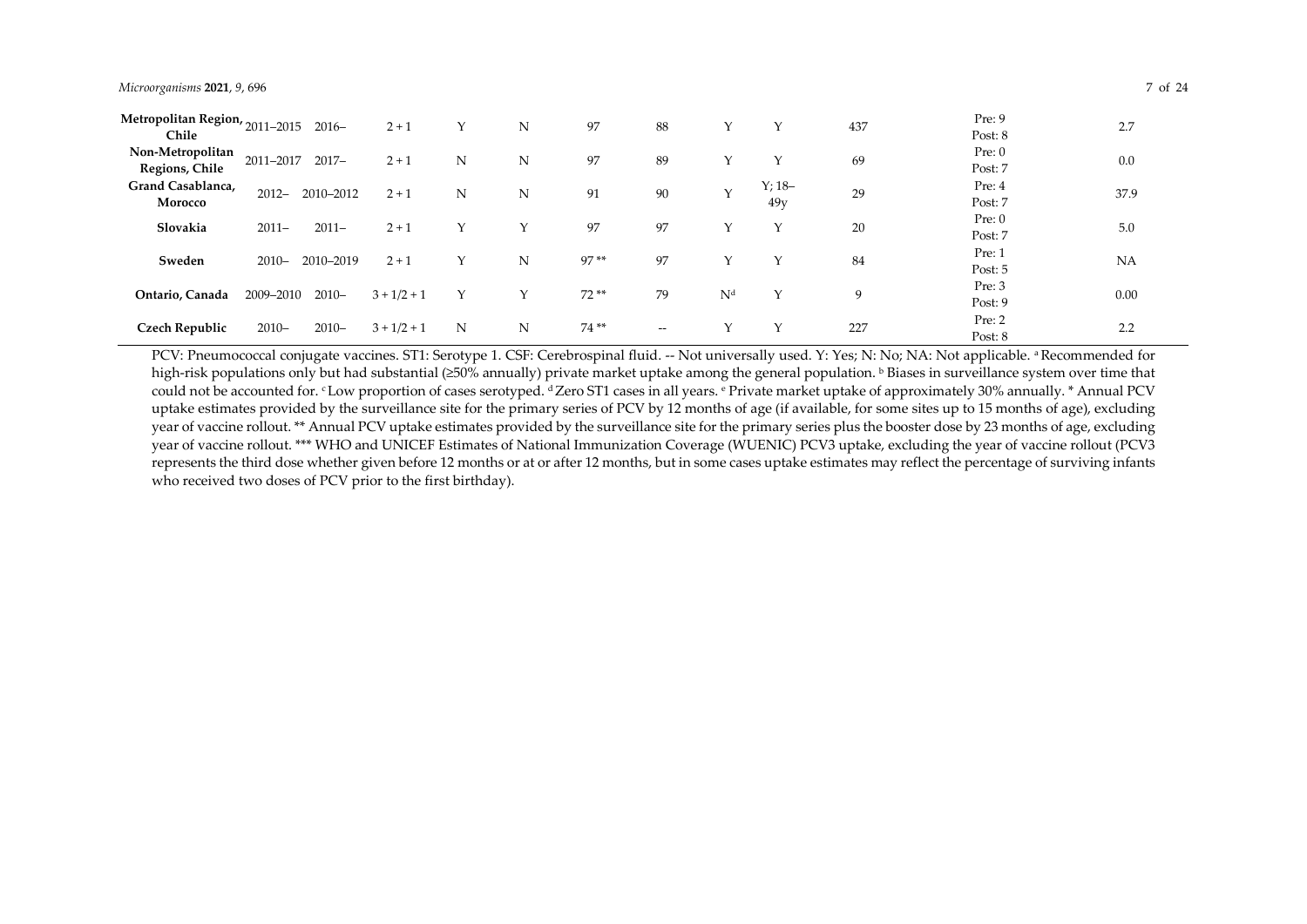Two PSERENADE coordinators conducted a standard data quality review for each site to evaluate if surveillance system changes or other factors besides PCV introductions influenced incidence rates (IR) of IPD over available years of surveillance data [25]. After review and discussion with site investigators, certain site-year-age group data were excluded if determined to fall within periods of differential surveillance capture or if the impact of changes in surveillance protocols on IPD IRs could not be accounted for in the analysis. For all sites, we defined the year of PCV introduction as the year PCV10/13 was universally introduced if PCV was introduced in the first three quarters of the year, or as the following calendar year if otherwise. For data submitted in epidemiologic years rather than calendar years, the introduction year was defined accordingly. For all sites, the year of PCV10/13 introduction was defined as 'year 0' for the analyses.

#### *2.2. Data Analysis*

# 2.2.1. Adjustments for Missing Data

Adjustments for missing serotype data assume that missing serotype data are missing completely at random, that is the serotype distribution of serotyped cases is not biased or different from the serotype distribution of cases that were not serotyped or not fully serotyped. Site-year-age group strata that violated this assumption or reported serotypes for less than 50% of cases were excluded from the ST1 analysis for that stratum. For cases that were reported as not serotyped (serotyping was not attempted for any reason), the population denominators were adjusted by the proportion of cases that were serotyped (i.e., annual denominator \* percent of cases that were serotyped in that year) for each site by year and age group. Because the proportion of cases serotyped varies across sites, population denominators were adjusted rather than reapportioning serotypes to unknown serotype cases in order to give appropriate weight to sites in the model based on serotype data reported. If ST1 and a second serotype was reported for a case, it was included as an ST1 case. Cases reported as a serotype pool which includes ST1 (e.g., pool A) were excluded. For cases with unknown age, the population denominators were adjusted by the proportion of cases with known age (i.e., annual denominator \* percent of cases with known age in that year) for each year and age group. Minor changes were made to the cut-offs for age groups when standard age categories used for analyses were not available from the site.

#### 2.2.2. Statistical Analysis

Annual ST1 IPD incidence rate ratios (IRRs) comparing the pre-PCV10/13 period to each post-PCV10/13 year were estimated by age group and for all ages in a three-step process. First, ST1 IR curves were estimated over years of available data for each site using a Bayesian multi-level, mixed-effects Poisson regression using the MCMCglmm package in R [26]. The model included data from all sites (using either PCV10 or PCV13) with an offset for population denominator and random effects for all of the site-specific regression coefficients, which allows for heterogeneity among sites in the shapes of their incidence curves. Sites using PCV10 and PCV13 were modeled together to increase sample size and as no difference in impact on ST1 IPD was observed by product (Figure S3). The regression identified commonalities within and across sites in the direction of change over time and smoothed out observed annual variability. Data points from the same site were treated as repeated measures over time and sites with small case counts or few years of data had less influence than sites with larger case counts and many years of data.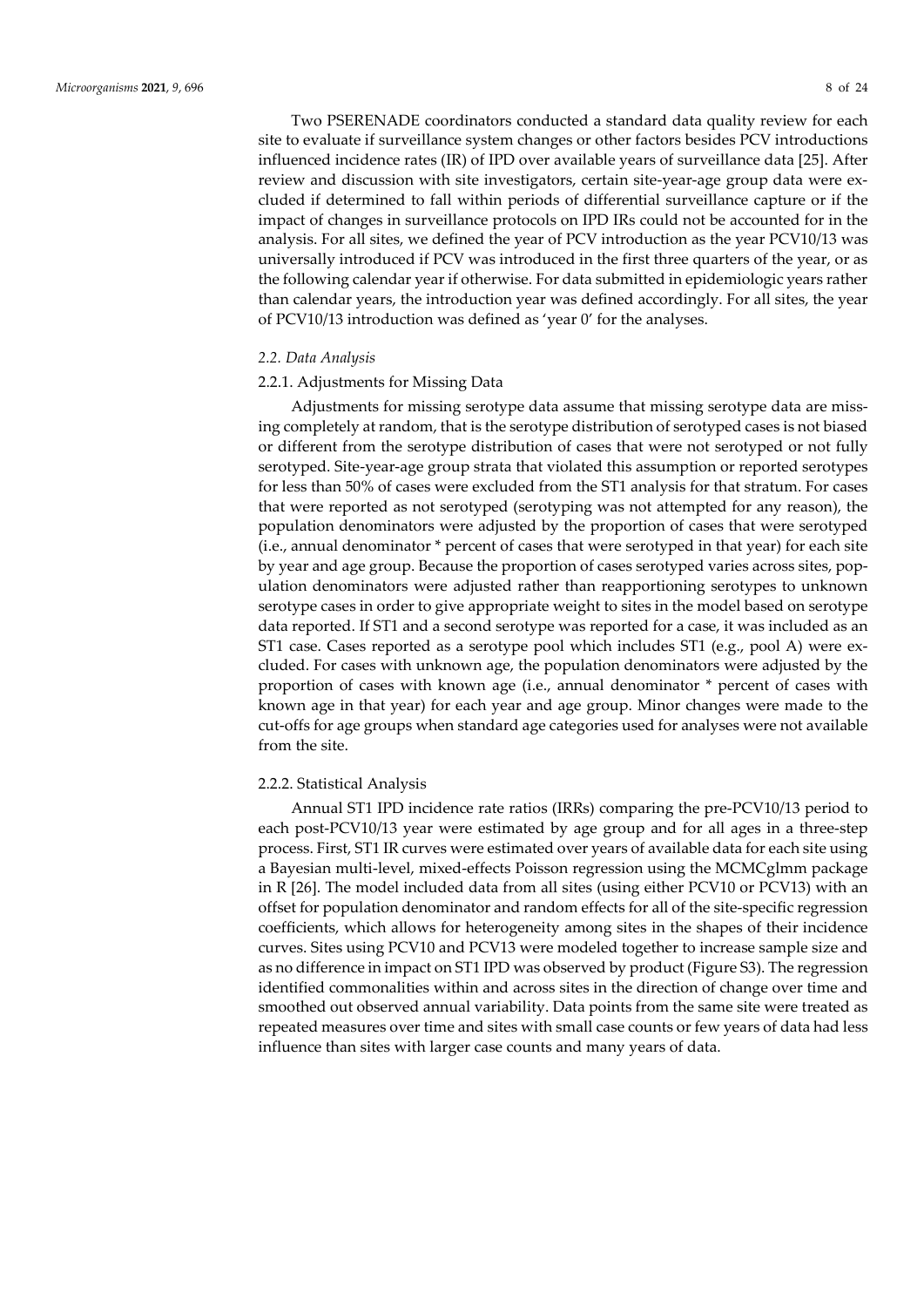ST1 outbreaks tended to occur in a cyclical pattern prior to the introduction of PCV10/13. The model did not account for outbreaks occurring in a cyclical pattern. Therefore, in order to generate an expected baseline ST1 IPD IR in any given year, the regression modeled pre-PCV10/13 IRs as a single mean rate with a slope of zero to capture an 'average' pre-PCV10/13 ST1 IR. PCV7 years of use were included in the pre-PCV10/13 period as no consistent impact of PCV7 on ST1 IRs, either increases (i.e., serotype replacement) or decreases, were observed across sites, as expected given pre-PCV10/13 ST1 carriage patterns [7]. This increased the number of pre-PCV10/13 years included in the analysis and better captured the baseline ST1 IR. For each site, a non-linear break (allowing an abrupt hinge in the curve) was included in the model one year prior to PCV10/13 introduction to capture the change from the pre-PCV10/13 period to the year of PCV10/13 introduction and cubic splines knots (allowing a smooth change in the slope) were included for each site at years +1 and +3 (the second and fourth year of PCV10/13 use) to allow for flexibility in the IR of ST1 over time for each site following PCV10/13 introduction. Sitespecific modeled ST1 IR curves were visually inspected for model fit and approved by site investigators with expertise in IPD surveillance at each site.

Second, the pre-PCV10/13 ST1 IR was used as a counterfactual ST1 IR (i.e., an expected ST1 IR in any given post-PCV10/13 year in the absence of PCV10/13 introduction) for sites with both pre- and post-PCV10/13 data. The site-specific modeled ST1 IR and counterfactual IR were used to estimate site-specific annual IRRs in each post-PCV10/13 year (reported as the mean of the posterior distribution of rate ratios) for each site. Sitespecific IRRs were not generated for sites without pre-PCV10/13 years of data. Credibility intervals (CIs, Bayesian confidence interval analog) were estimated using the 2.5 and 97.5 percentiles of the posterior distribution of the IRs (Figure S1).

Finally, modeled site-specific IRRs were used to estimate all-site weighted average IRRs in each post-PCV10/13 year using a linear mixed-effects regression where site-specific IRRs were regressed on time since PCV10/13 introduction and weighted to give more influence to sites whose IRR standard errors were smaller. In sensitivity analyses, the allsite weighted average IRRs were estimated restricting to sites with data in all age groups and after adjusting the counterfactual IR by all-serotype IPD pre-PCV trends. All analyses were conducted in R (R Core Team, 2019).

#### **3. Results**

#### *3.1. Description of Sites and Included Data*

Of the 52 sites that met data collection eligibility criteria and contributed data to the PSERENADE project, 45 were included in the serotype 1 analysis (41 for children <5 years of age, 38 for 5–17 years of age, 37 for 18–49 years of age, 36 for 50–64 years of age, and 36 for ≥65 years of age). Two sites were excluded due to their population-based surveillance being restricted to pneumococcal meningitis, four sites were excluded due to a combination of biases in the surveillance system over time, such as changed to surveillance protocols, that could not be accounted for in the analysis and/or less than 50% of cases being serotyped, and one site was excluded due to zero ST1 cases being reported in all years of available data. Additionally, several age groups from included sites did not meet eligibility criteria and were excluded (Table S1).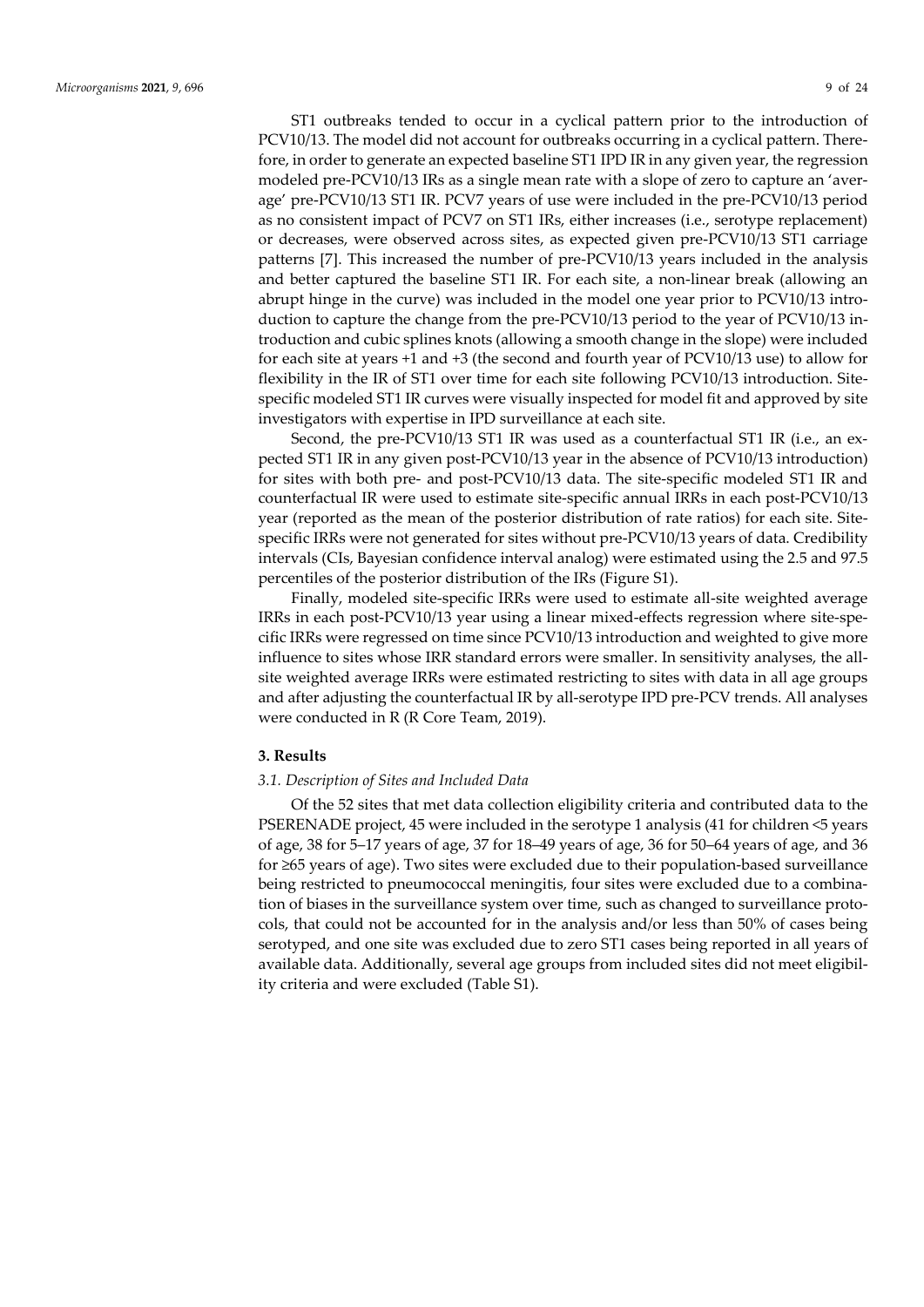Seven sites (16%) included in the analysis used PCV10, 24 (53%) used PCV13, and 14 (31%) used a combination of PCV10 and PCV13 in the infant PCV program. Only 14 (31%) sites introduced PCV10 or PCV13 into the routine immunization schedule with a catchup campaign. The majority of sites used a PCV schedule including a booster dose (40, 89% used a  $2 + 1$  or  $3 + 1$  schedule and 5, 11% used a  $3 + 0$  schedule). Nearly half were from Europe (22 (49%)), 8 (18%) were from North America, 5 (11%) from Sub-Saharan Africa, 3 (7%) from Oceania, 3 (7%) from Asia, 2 (4%) from Latin America and the Caribbean and 2 (4%) from Northern Africa and Western Asia. The median PCV10/13 uptake for all years of available data after PCV10/13 introduction was 92% (range: 55–98%) (Table 1).

Of included sites with available data on specimen type, the median proportion of all ST1 IPD cases from CSF was 1.4% (range: 0–55.5%). Annual site-specific ST1 IRRs were estimated for 40 (89%) sites with both pre- and post-PCV10/13 ST1 surveillance data. The median number of surveillance years included in the analysis was 7 (range: 0–19) prior to the introduction of PCV10/13 and 8 (range: 2–10) after the introduction of PCV10/13 (including the year of PCV10/13 introduction). The median proportion of cases serotyped annually was 94% (range: 50–100%). The median number of ST1 cases included in the analysis per site was 29 (range: 1–499) for children <5 years of age, 46 (range: 2–768) for 5– 17 years of age, 51 (range: 1–1776) for 18–49 years of age, 25 (range: 1–753) for 50–64 years of age, and 26 (range: 1–748) for ≥65 years of age (Table 1, Figure 1).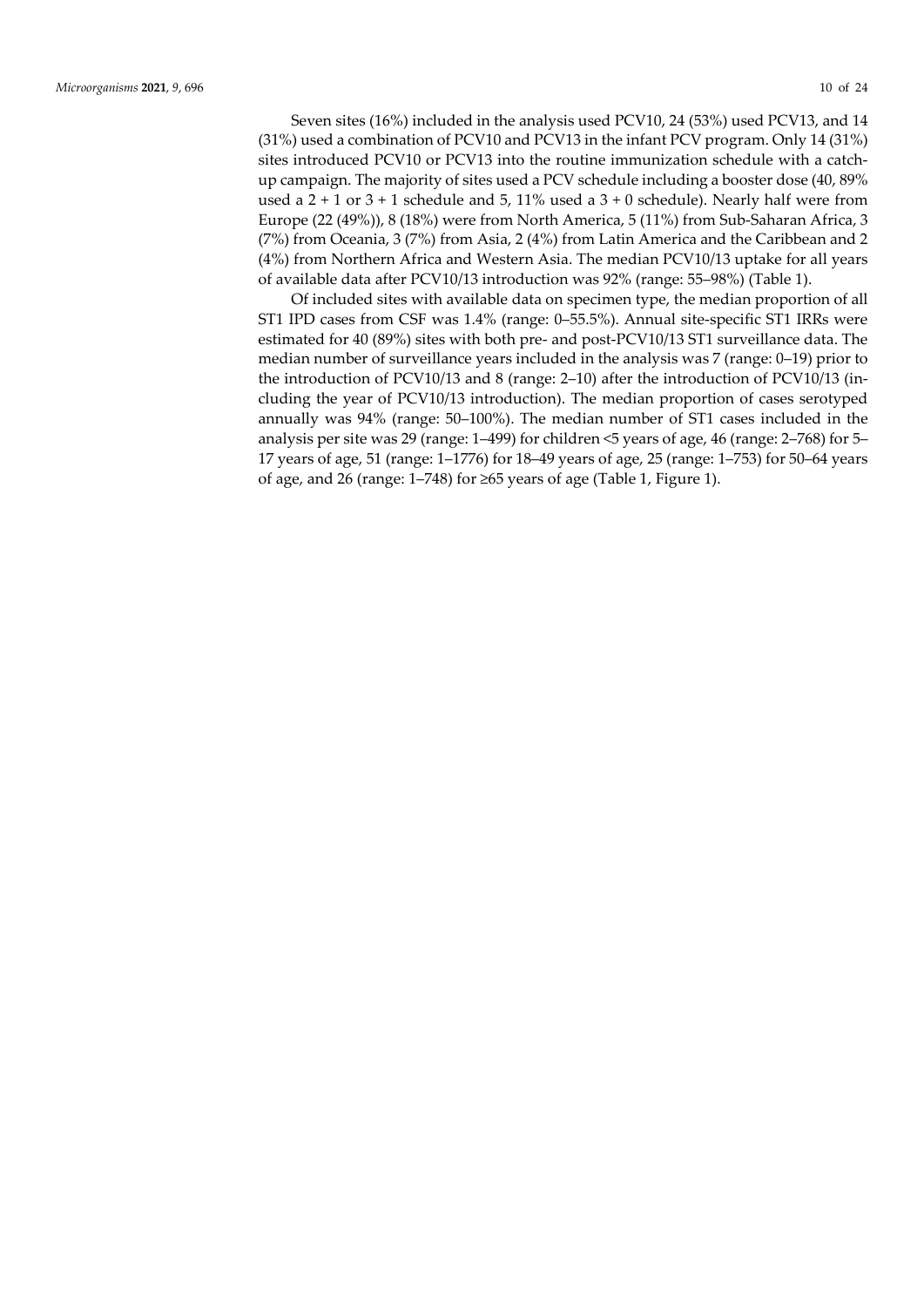

**Figure 1.** Number of serotype 1 cases per site included in the analysis by region and age group. NA & WA–Northern Africa and Western Asia; LA & C–Latin America and the Caribbean. Not all age groups were included for all sites (Table S1). Analyses were done with minor changes to age groups for certain sites to align with availability of population denominators and age groups provided by sites in aggregate: the <5 years age group includes 0–5 years from Morocco; the 5–17 years age group included 5–14 years from Japan and Kilifi, Kenya, 5–15 years from Germany, 6–14 years from Morocco, and 5–19 years from Australia and Malawi; and the 18–49 years age group includes 15–49 years from Japan and Kilifi, Kenya, 15–59 years from Morocco, 16–49 years from Germany, and 20–49 years from Australia and Malawi.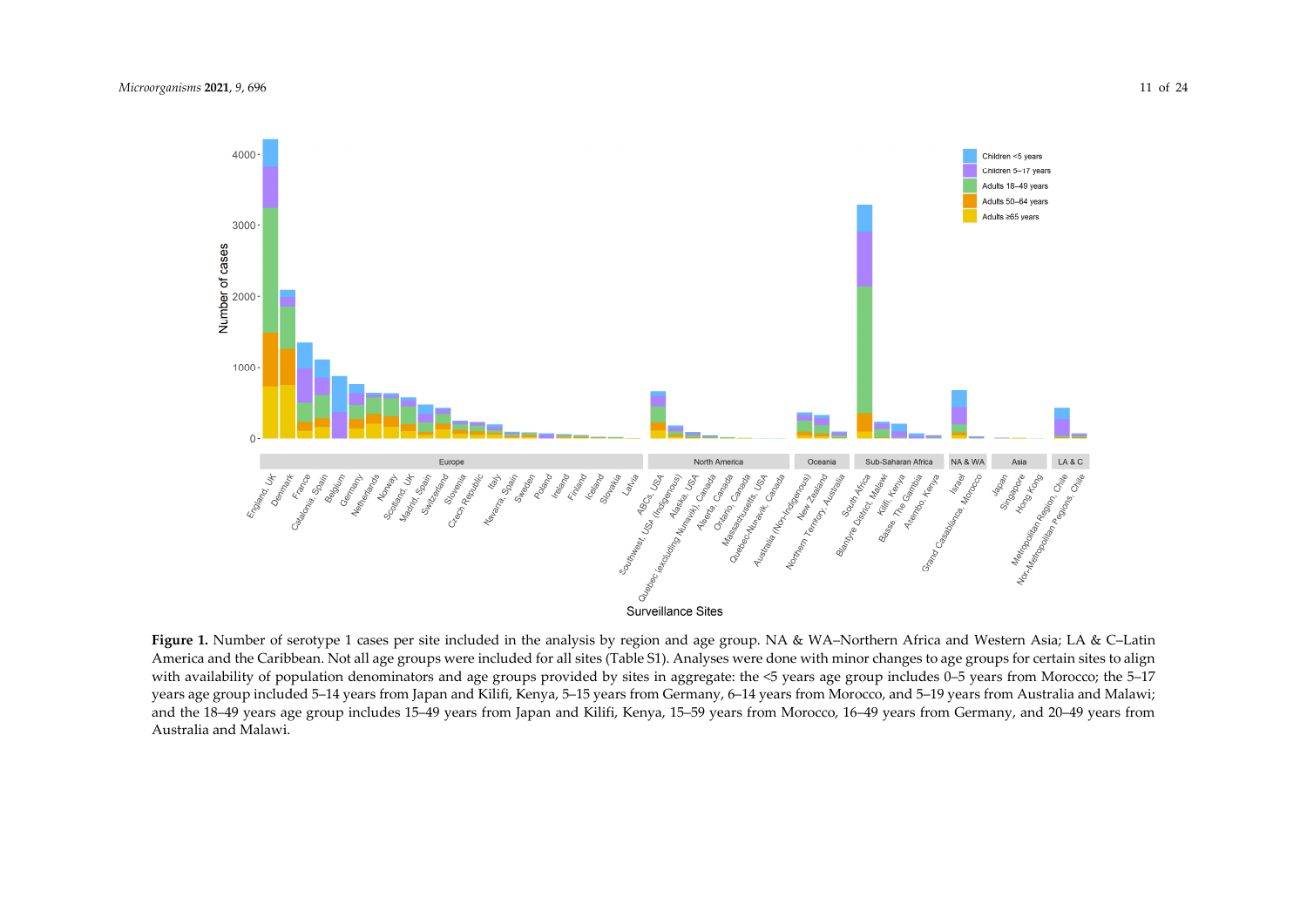## *3.2. Impact of PCV10/13 on ST1 Incidence*

All-site weighted average ST1 IPD IRRs comparing the pre-PCV10/13 period to each post-PCV10/13 year are shown in Table 2 and Figure 2. The all-site weighted average IRRs in the year of PCV10/13 introduction by age group ranged from 0.82 to 1.09 and was 1.09 (95% CI: 0.92–1.29) for children <5 years of age, 1.06 (0.88–1.28) for 5–17 years of age, 0.94  $(0.73-1.22)$  for 18–49 years of age,  $0.85$   $(0.70-1.04)$  for 50–64 years of age, and 0.82  $(0.68-$ 0.99) for ≥65 years of age. The ST1 IRR declined for every age group in each subsequent post-PCV10/13 year. By the sixth year of PCV10/13 use (year +5 post-PCV10/13 introduction), the all-site weighted average IRR compared to the pre-PCV10/13 period was 0.05 (0.04–0.06) for all ages, or a 95% relative reduction in ST1 IPD compared to the pre-PCV10/13 period. The reduction in ST1 IPD for each age group ranged from 92% to 95% in the sixth year of PCV10/13 use: IRR 0.05 (0.04–0.05) for children <5 years of age, 0.08 (0.06–0.09) for 5–17 years of age, 0.06 (0.05–0.08) for 18–49 years of age, 0.06 (0.05–0.07) for 50–64 years of age, and 0.05 (0.04–0.06) for ≥65 years of age.

**Table 2.** Serotype 1 invasive pneumococcal disease all-site weighted average incidence rate ratios comparing the annual post-PCV10/13 incidence rate to the average pre-PCV10/13 incidence rate by age group.

|                     |      |                                                                                                                                             |      |      |      | Year Post-PCV10/13 Introduction |      |      |      |                |
|---------------------|------|---------------------------------------------------------------------------------------------------------------------------------------------|------|------|------|---------------------------------|------|------|------|----------------|
|                     | $0*$ | $\mathbf{1}$                                                                                                                                | 2    | 3    | 4    | 5                               | 6    | 7    | 8    | 9              |
| Children <5 years   |      |                                                                                                                                             |      |      |      |                                 |      |      |      |                |
| Number of sites a   | 37   | 37                                                                                                                                          | 36   | 36   | 35   | 34                              | 33   | 27   | 10   | 3              |
| IRR (95% CI)        | 1.09 | 0.57                                                                                                                                        | 0.29 | 0.15 | 0.08 | 0.05                            | 0.03 | 0.02 | 0.01 | $0.01\,$       |
|                     |      | $(0.92-1.29)$ $(0.48-0.67)$ $(0.25-0.35)$ $(0.13-0.18)$ $(0.07-0.09)$ $(0.04-0.05)$ $(0.02-0.03)$ $(0.02-0.02)$ $(0.01-0.02)$ $(0.01-0.01)$ |      |      |      |                                 |      |      |      |                |
| Children 5-17 years |      |                                                                                                                                             |      |      |      |                                 |      |      |      |                |
| Number of sites a   | 34   | 34                                                                                                                                          | 33   | 33   | 32   | 31                              | 30   | 24   | 9    | $\overline{2}$ |
| IRR (95% CI)        | 1.06 | 0.67                                                                                                                                        | 0.41 | 0.24 | 0.14 | 0.08                            | 0.04 | 0.03 | 0.01 | 0.01           |
|                     |      | $(0.88-1.28)$ $(0.55-0.80)$ $(0.34-0.49)$ $(0.20-0.29)$ $(0.11-0.16)$ $(0.06-0.09)$ $(0.04-0.05)$ $(0.02-0.03)$ $(0.01-0.02)$ $(0.01-0.01)$ |      |      |      |                                 |      |      |      |                |
| Adults 18-49 years  |      |                                                                                                                                             |      |      |      |                                 |      |      |      |                |
| Number of sites a   | 29   | 29                                                                                                                                          | 29   | 29   | 28   | 28                              | 27   | 22   | 9    | $\overline{2}$ |
| IRR (95% CI)        | 0.94 | 0.57                                                                                                                                        | 0.34 | 0.20 | 0.11 | 0.06                            | 0.03 | 0.02 | 0.01 | 0.01           |
|                     |      | $(0.73-1.22)$ $(0.44-0.74)$ $0.26-0.44)$ $(0.15-0.25)$ $(0.09-0.14)$ $(0.05-0.08)$ $(0.03-0.04)$ $(0.01-0.02)$ $(0.01-0.01)$ $(0.00-0.01)$  |      |      |      |                                 |      |      |      |                |
| Adults 50-64 years  |      |                                                                                                                                             |      |      |      |                                 |      |      |      |                |
| Number of sites a   | 29   | 29                                                                                                                                          | 29   | 29   | 27   | 27                              | 27   | 22   | 9    | $\overline{2}$ |
| IRR (95% CI)        | 0.85 | 0.54                                                                                                                                        | 0.33 | 0.19 | 0.10 | 0.06                            | 0.03 | 0.02 | 0.01 | $0.01\,$       |
|                     |      | $(0.70-1.04)$ $(0.44-0.65)$ $(0.27-0.40)$ $(0.15-0.23)$ $(0.08-0.12)$ $(0.05-0.07)$ $(0.03-0.04)$ $(0.02-0.02)$ $(0.01-0.01)$ $(0.01-0.01)$ |      |      |      |                                 |      |      |      |                |
| Adults ≥65 years    |      |                                                                                                                                             |      |      |      |                                 |      |      |      |                |
| Number of sites a   | 28   | 28                                                                                                                                          | 28   | 28   | 27   | 27                              | 27   | 22   | 9    | $\overline{2}$ |
| IRR (95% CI)        | 0.82 | 0.56                                                                                                                                        | 0.36 | 0.20 | 0.10 | 0.05                            | 0.03 | 0.02 | 0.01 | 0.01           |
|                     |      | $(0.68-0.99)$ $(0.46-0.67)$ $(0.30-0.43)$ $(0.17-0.24)$ $(0.08-0.12)$ $(0.04-0.06)$ $(0.02-0.03)$ $(0.01-0.02)$ $(0.01-0.01)$ $(0.00-0.01)$ |      |      |      |                                 |      |      |      |                |
| All ages            |      |                                                                                                                                             |      |      |      |                                 |      |      |      |                |
| Number of sites a   | 39   | 39                                                                                                                                          | 38   | 38   | 37   | 36                              | 35   | 29   | 11   | 3              |
| IRR (95% CI)        | 0.98 | 0.57                                                                                                                                        | 0.33 | 0.18 | 0.10 | 0.05                            | 0.03 | 0.02 | 0.01 | 0.01           |
|                     |      | $(0.79-1.21)$ $(0.47-0.71)$ $(0.27-0.40)$ $(0.15-0.22)$ $(0.08-0.12)$ $(0.04-0.06)$ $(0.02-0.04)$ $(0.01-0.02)$ $(0.01-0.01)$ $(0.01-0.01)$ |      |      |      |                                 |      |      |      |                |

PCV: Pneumococcal conjugate vaccine. \* Year of PCV10/13 introduction. a Number of sites with both pre- and post-PCV10/13 data in each post-PCV10/13 year. All-site weighted average IRRs estimated by post-PCV10/13 year and age group using linear mixed-effects regression.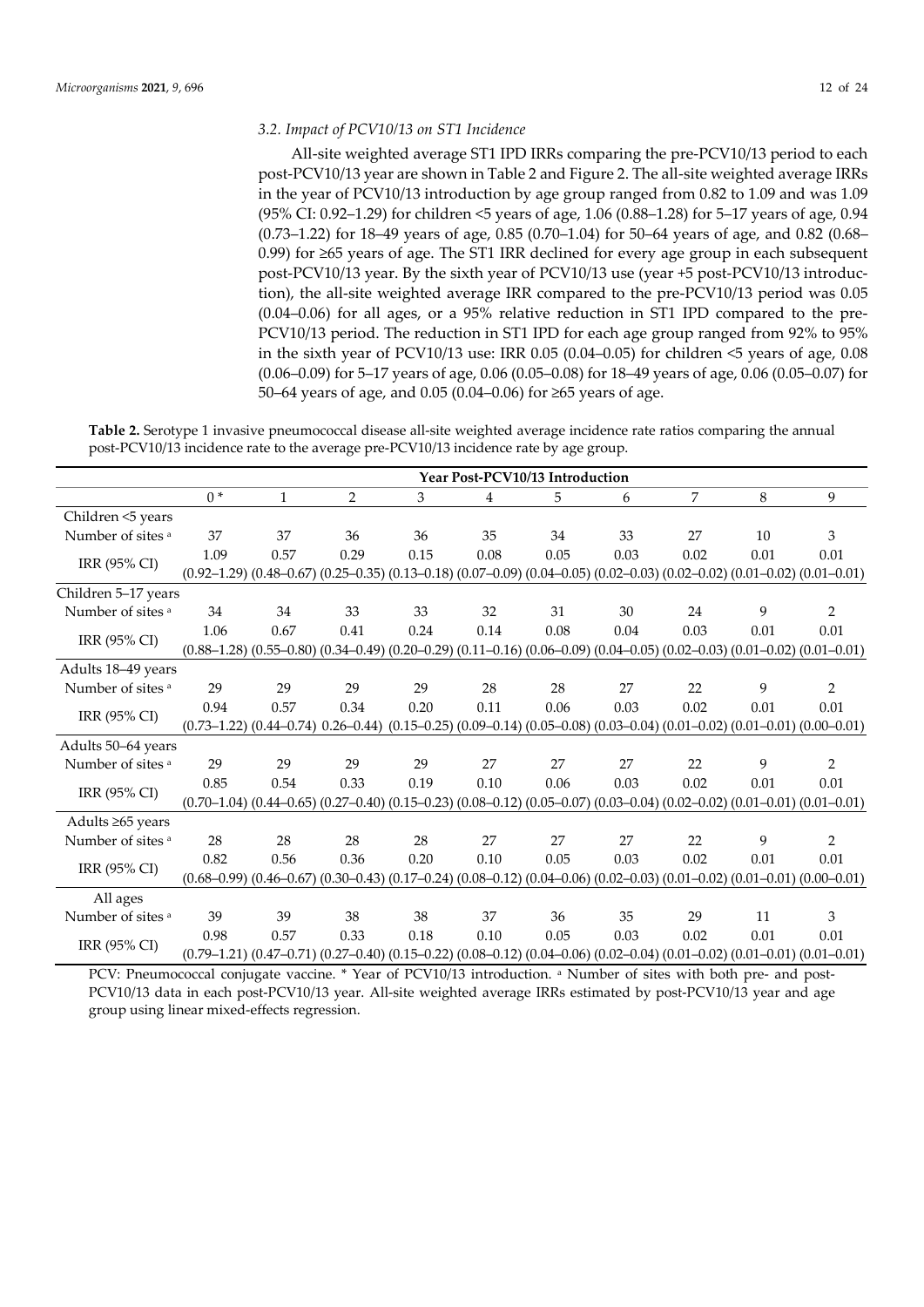

Figure 2. All-site weighted average incidence rate ratios for serotype 1 invasive pneumococcal disease for all ages and by age group. All ages' analysis (in black) is not an average of each age-specific estimate in each year but rather a re-analysis of the total cases from all ages reporting at each site.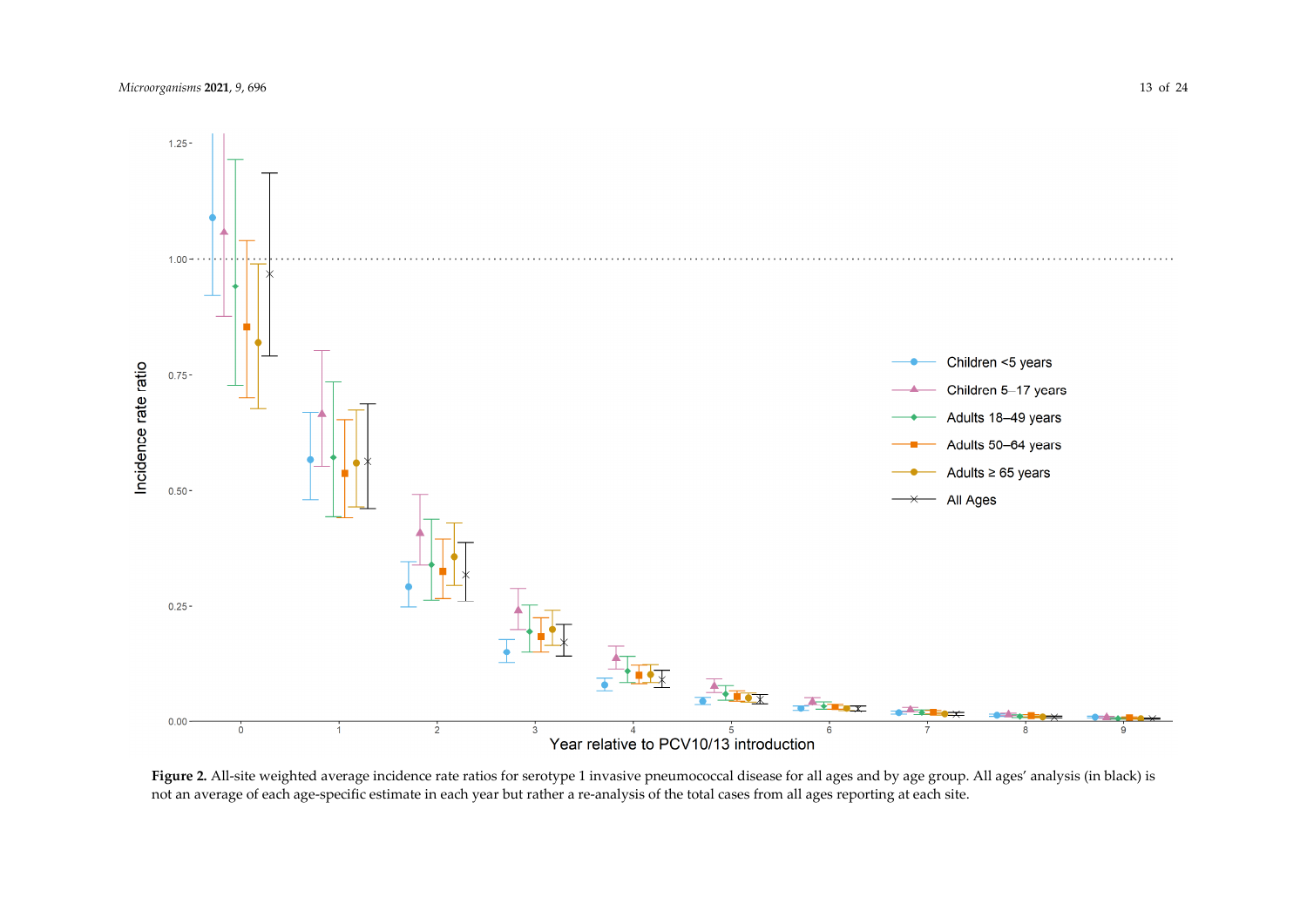In the early years of PCV10/13 use, site-specific IRRs were heterogeneous. Some sites reported outbreaks or had elevated levels of ST1 IPD around the time of PCV10/13 introduction, including two sites with very small sample sizes and large proportion increases in ST1 IRs. Other sites had little to no ST1 disease at the time of PCV10/13 introduction compared to the pre-PCV10/13 ST1 IRs. After five years of PCV10/13 use (year +4 post-PCV10/13), the impact of PCV10/13 on ST1 IPD was homogeneous across all included sites and age groups. No ST1 outbreaks were observed after five or more years of PCV10/13 use in any site (Figure 3). Results were similar when analyses were restricted to sites with data in all age groups (results not shown), when sites with very small sample size were excluded (results not shown), and after adjusting the counterfactual IR by all-serotype IPD pre-PCV trends (Figure S2). No differences in ST1 impact were observed by visual inspection among the included sites by PCV product, region, infant PCV schedule, or adult pneumococcal polysaccharide vaccine recommendation (Figures S3–S6). One site, which was excluded from the analytic model because the dataset was limited to meningitis cases, observed declines in ST1 pneumococcal meningitis IRs after PCV10 introduction that were consistent with declines seen in ST1 IPD in the other sites (Figure S7).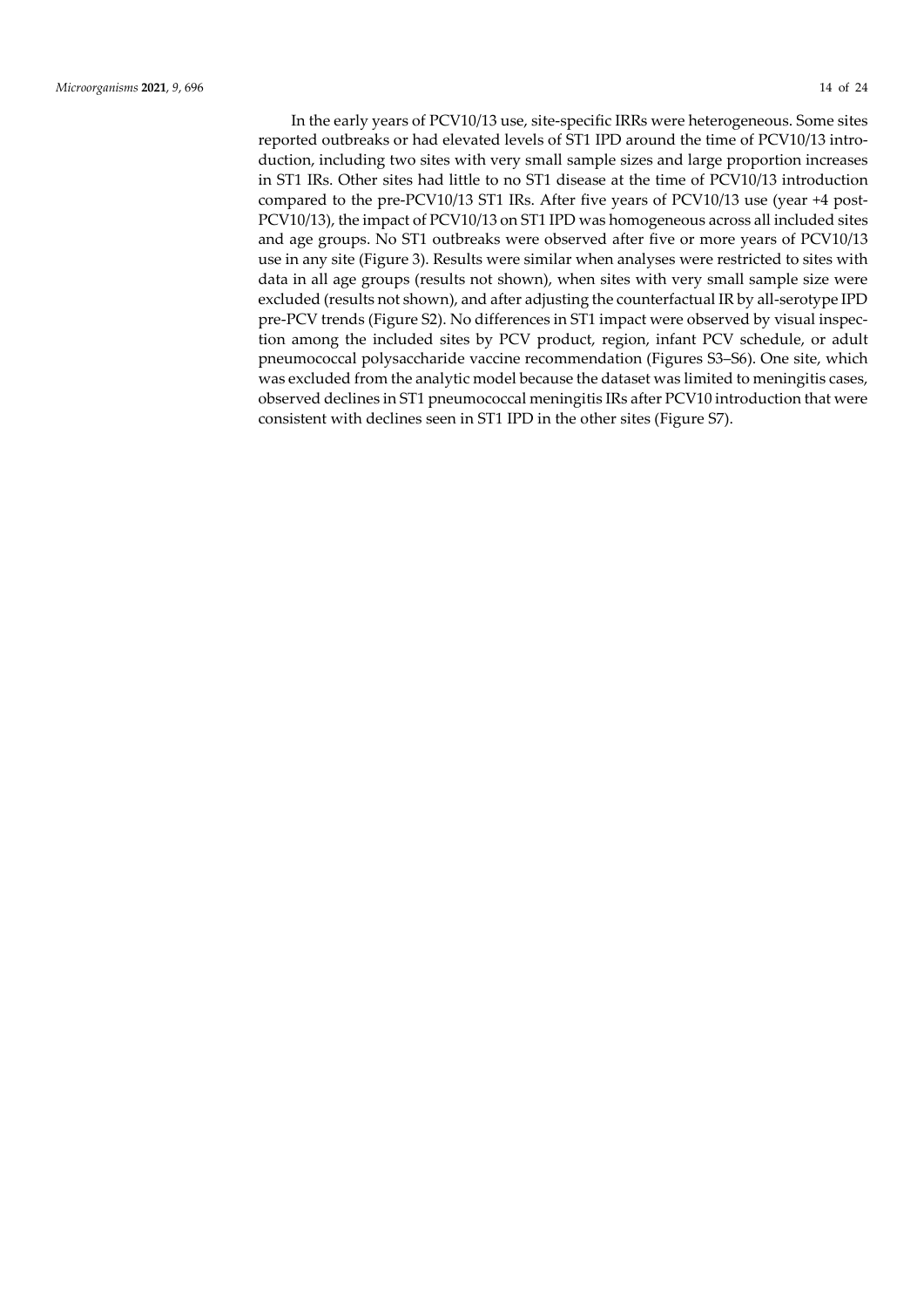

**Figure 3.** Site-specific modeled serotype 1 invasive pneumococcal disease incidence rate ratios comparing each post-PCV10/13 year to pre-PCV10/13 average, by age group.

## **4. Discussion**

Our analysis demonstrates that there have been large and sustained decreases in ST1 IPD among both children targeted for immunization and among unvaccinated older children and adults through indirect effects. We used a standardized approach to analyze data from 45 surveillance sites and analytic methods that strengthened predictions from sites with few years of data and small sample sizes by borrowing strength from the overall trends observed across all sites. This allowed sites with few years of data and small sample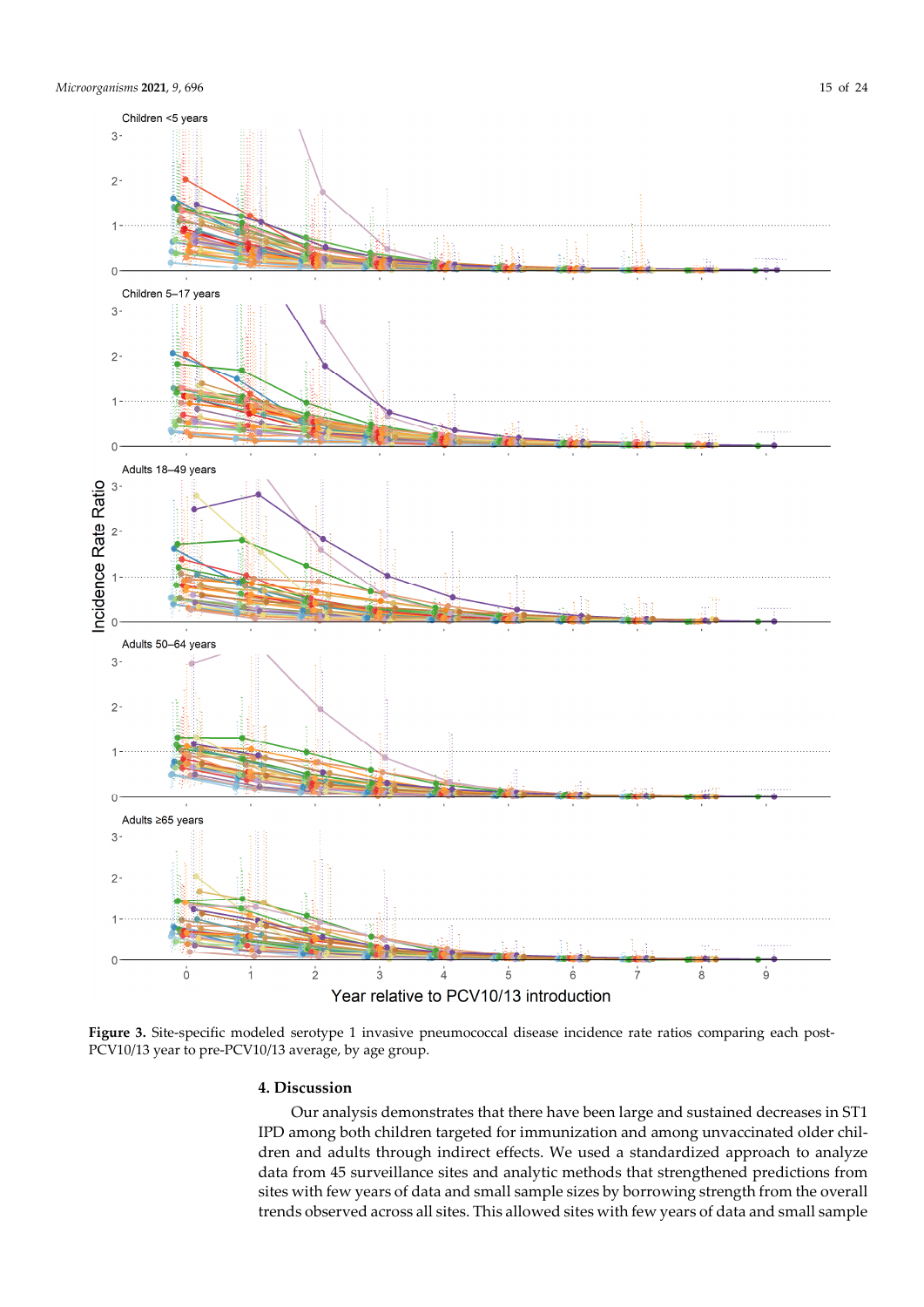sizes to still contribute proportionately to the analysis where data were available. As a result, this analysis is the most comprehensive assessment of changes in ST1 IPD after PCV10/13 introduction and demonstrates homogeneity in long-term impact of PCV10/13 on ST1 IPD across sites. These results were used to inform global vaccine policy recommendations around the use of pneumococcal vaccines in community outbreak settings [27].

The all-site weighted average IRRs are consistent with findings from individual surveillance sites on the long-term impact of PCV10/13 on ST1 IPD [9,10,12,16–20]. In the first several years of PCV10/13 use, the observed impact of PCV10/13 on ST1 IPD was heterogeneous, in part, due to the cyclic and outbreak nature of ST1 IPD and likely reflects heterogeneity in pre-PCV10/13 temporal trends with respect to the timing of PCV10/13 introduction. In some sites, ST1 IPD rates in the early years were greater than the pre-PCV10/13 average (because cyclical increases or outbreaks occurred at the time of or immediately following PCV10/13 introduction or because of noise in small datasets) and in other sites ST1 IPD rates were lower than the pre-PCV10/13 average immediately following PCV10/13 introduction. However, further into the PCV10/13 period, every site had sustained reductions in ST1 IPD below the pre-PCV10/13 rate. Prior to PCV10/13 introduction ST1 was known to cause severe disease to a greater degree in older children and younger adults compared to other serotypes [3,13,28] and importantly, we observed substantial reductions in ST1 IPD for all age groups. There was concern prior to the widespread introduction of PCV10/13 regarding the immunogenicity of PCV10/13 when used without a booster dose against ST1 [29]. Although only five sites using a 3 + 0 schedule were included in the analysis, the direct and indirect effects for ST1 IPD after several years of PCV10/13 use in these sites were consistent with patterns observed in sites using a booster dose schedule.

Although not observed in all sites and CIs overlap, our results showed slightly smaller declines in ST1 IPD for children <18 years compared to adults ≥18 years in the year of PCV10/13 introduction, which is contradictory to expected patterns of indirect effects among non-immunized adults following introduction of an infant vaccine [30]. This may reflect secular trends unrelated to vaccine introduction or differences in the hospital and surveillance systems between adults and pediatrics and an increased focus on pediatric surveillance around the time of pediatric vaccine introduction leading to greater detection of pediatric cases compared to adults. Ninety-two percent of sites with adult ST1 data included in the analysis have an adult pneumococcal polysaccharide vaccine recommendation. Although this may have reduced the burden of ST1 IPD among vaccinated adults prior to infant PCV10/13 programs, this does not explain observed patterns in the year of PCV10/13 introduction. The majority of adult polysaccharide vaccine programs began many years prior to the introduction of PCV10/13, recommendations vary by site for adult pneumococcal vaccine use, and data on vaccine uptake among adults was limited. We were not able to detect differences by adult pneumococcal vaccine program recommendation. Despite this, we see substantial and sustained declines in ST1 IPD for all age groups in the following years of PCV10/13 use.

To understand the impact of PCV10/13 introduction, data were restricted to sites with at least 50% uptake for the primary PCV series at 12 months of age in at least one-year post-PCV10/13 introduction and majority of included sites had high PCV uptake. This resulted in most data coming from high-income countries and limited inferences can be made to other regions or areas with lower vaccine uptake. Further, the majority of the data are from sites that used a booster dose. Among the five sites with a  $3 + 0$  schedule, four introduced PCV10/13 with a catch-up program. Therefore, any added effects of a booster dose and catch-up programs could not be assessed, and results may not be reflective of other settings. In particular, data were limited from areas prone to pneumococcal meningitis outbreaks, such as the African meningitis belt. Only one site from the African meningitis belt, The Gambia, was included in the analysis where a  $3 + 0$  schedule of PCV13 was introduced without a catch-up program. Although there were few ST1 cases (*n* = 71), ST1 trends for children <18 years of age were consistent with other non-meningitis belt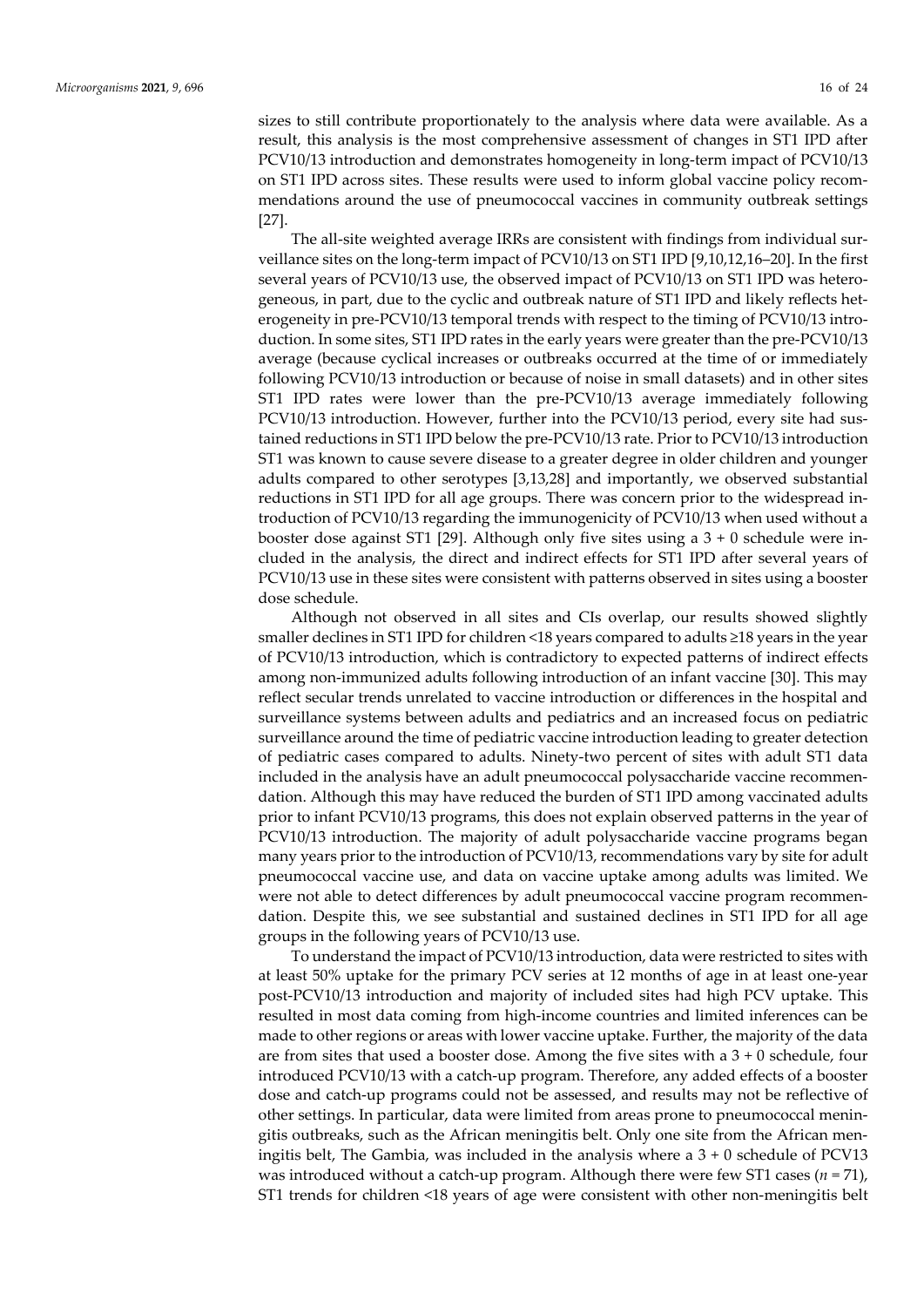countries in Africa and other regions. In the 4 other sites that used a 3 + 0 schedule (all of which introduced PCV10/13 with a catch-up campaign), ST1 trends were also similar to those observed in sites using a  $2 + 1$  or  $3 + 1$  schedule among both children and adults. Two meningitis belt countries with documented pneumococcal outbreaks after PCV13 introduction with a 3 + 0 schedule, Ghana and Burkina Faso, did not contribute data to the PSERENADE project. As in The Gambia, the proportion of ST1 cases occurring among children <5 years of age decreased compared to the pre-PCV13 period in Ghana and Burkina Faso [22–24]. However, pneumococcal meningitis outbreaks in persons >5 years of age were documented four years after PCV13 introduction in the Brong-Ahafo region of Ghana (outside of the traditional meningitis belt) [22] and five years after introduction in the Upper West and Northern regions of Ghana (within the traditional meningitis belt) [23]. In both of these outbreaks a large proportion of cases were due to ST1 (between 62– 80%) [22,23]. PCV13 uptake in these specific communities was undocumented and national PCV13 uptake in the first two years of use was low in Ghana (41–68%)[22]. In Burkina Faso after 3 years of PCV13 use, ST1 meningitis rates declined by 59% for children <1 year of age, by 25% for children 1–4 years of age, and by 8–17% for individuals ≥5 years of age. Slightly larger declines were observed for all PCV13 serotype meningitis (76% decline for children <1 year, 58% decline for children 1–4 years, and 14–20% decline for individuals ≥5 years of age) [24]. The remaining PCV13 serotype meningitis among individuals ≥1 year of age indicates that indirect effects have not been fully achieved for all vaccine serotypes, including but not limited to ST1, and the 59% decline in ST1 disease among children <1 year of age suggests that after 3 years of use the PCV program has not yet sufficiently protected children targeted for immunization. Although the association between PCV uptake and indirect effects are not well understood, this may indicate low vaccine uptake. The persistence of ST1 IPD in unvaccinated persons in the first five years of PCV10/13 use is consistent with our results, as ST1 outbreaks were still observed in some sites during the first five years of PCV10/13 use and significant declines in ST1 IPD were not observed for some sites until after 5 years of PCV10/13 use (Figure 3). As recommended by WHO, continuation of comprehensive, high-quality serotype-specific IPD surveillance and vaccine uptake monitoring in the African meningitis belt sites still experiencing ST1 outbreaks in the post-PCV period and in countries with suboptimal PCV10/13 uptake could improve understanding of ST1 in these settings with schedules lacking a booster dose or with low PCV10/13 uptake [31].

This analysis was also limited in its ability to model the counterfactual ST1 IR in the absence of PCV10/13. An ideal ST1 counterfactual IR would have modeled the cyclical pattern of ST1 IPD in the absence of PCV10/13 introduction as a baseline comparison for each post-PCV10/13 year, as has been done for single site analyses, but is challenging without monthly data [11]. Due to the number of available years of pre-PCV data and small ST1 sample size, this was not possible for the majority of sites and instead an average pre-PCV10/13 ST1 IR was used as the counterfactual ST1 IR. Using the average pre-PCV10/13 ST1 IR would most likely lead to less valid effect estimates in the early years of PCV10/13 use and may contribute to unexplained differences in IRRs between age groups in the year of PCV10/13 introduction. However, this would have limited impact on the estimates in later post-PCV10/13 later years. Although a high proportion of the cases from included sites were fully serotyped, another limitation of this analysis, which cannot be tested, is the assumption that the prevalence of ST1 among cases that were serotyped is not biased from the prevalence of ST1 cases among cases that were not serotyped or not fully serotyped. Finally, the number of sites with post-PCV10/13 data declined over time and sites with longer follow-up periods tend to be from high-income countries that generally introduced PCV10/13 earlier than low- and middle-income countries. Eleven sites had data through the ninth year of PCV10/13 use and only three sites had data in the tenth year of PCV10/13 use.

These results can provide important context for evaluating the impact of PCV10/13 on other individual serotypes. ST1 is unique from other vaccine-serotypes in its invasive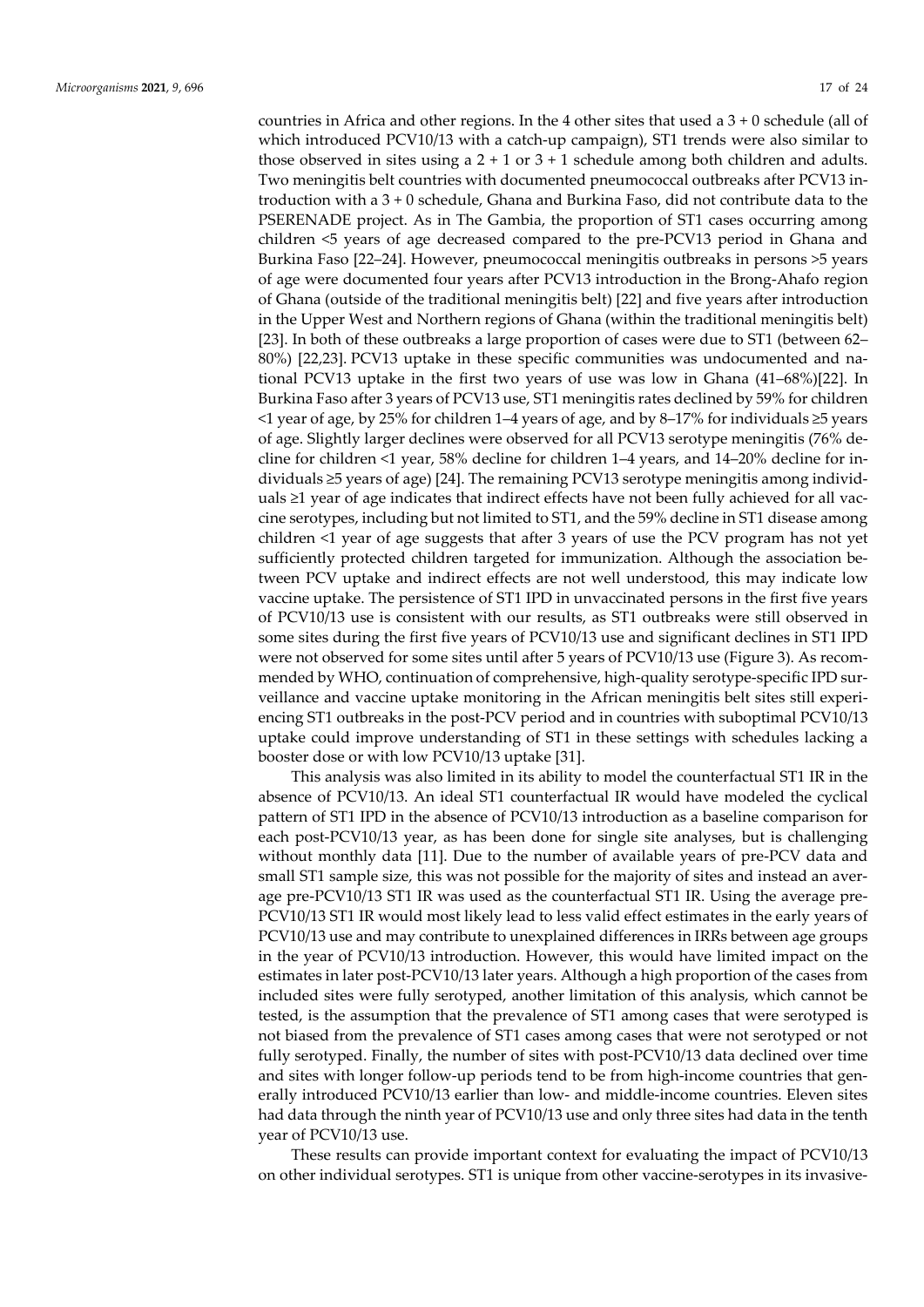ness potential, carriage patterns, ability to cause large outbreaks among all ages, and association with meningitis [7,8,12–15]. Future analyses using the PSERENADE dataset will evaluate the impact of PCV10/13 on other individual vaccine and non-vaccine serotypes.

## **5. Conclusions**

The introduction of PCV10/13 into infant immunization programs has been associated with the near elimination of ST1 IPD in all ages after approximately 6 years of use, including in settings without a booster dose schedule but with high PCV10/13 uptake, where data are available. Improved population-level serotype-specific IPD surveillance for all ages, including for meningitis, is needed from settings using  $a\,3 + 0$  schedule with a history of ongoing ST1 outbreaks in the post-PCV10/13 period, particularly the African meningitis belt, and in countries with suboptimal PCV10/13 uptake. This would allow for a more comprehensive evaluation of the indirect effects of PCV10/13 in older children and adults living in high burden settings using  $a 3 + 0$  schedule or with low PCV10/13 uptake.

**Supplementary Materials:** The following are available online at www.mdpi.com/2076- 2607/9/4/696/s1, Figure S1: Method for estimating annual ST1 IPD IRRs comparing the pre-PCV10/13 period to each post-PCV10/13 year for each included site with pre- and post-PCV10/13 data: example for children <5 years from one site, Figure S2: All-site weighted average IRRs for ST1 IPD for all ages and by age group adjusted for pre-PCV trends in all-serotype IPD (n = 30 sites), Figure S3: Sitespecific modeled ST1 IPD IRRs by PCV product and age group, Figure S4: Site-specific modeled ST1 IPD IRRs by region and age group, Figure S5: Site-specific modeled ST1 IPD IRRs by infant PCV10/13 schedule and age group, Figure S6: Site-specific modeled ST1 IPD IRRs for adults ≥ 65 years by adult pneumococcal polysaccharide vaccine recommendation, Figure S7: Incidence rate of ST1 meningitis cases from cerebrospinal fluid (CSF) in Brazil by age group and year relative to PCV10 introduction (n = 51 cases), Table S1: Sites included in PSERENADE evaluated for the serotype 1 analysis by age group.

**Author Contributions:** Conceptualization, J.C.B., K.H., D.R.F., M.D.K.; methodology, J.C.B., S.L.Z., K.H., M.D.K., E.W.K.; software and analysis, J.C.B., S.L.Z.; writing—original draft preparation, J.C.B., K.H., M.K.H., J.N.S.; writing—review and editing, D.R.F., M.D.K., S.L.Z., M.G.Q., E.W.K., K.A., M.-C.C.B., D.B., R.C., J.C., G.C., H.C., J.E.C., R.D., T.D., K.D., S.d.M., P.D.W., S.D., T. G., C.G., M.G.-V., L.L.H., M.H., P.-L.H., S.J., J.D.K., J.K. (Jackie Kleynhans), M.J.K., J.K. (Jana Kozakova), K.G.K., S.N.L., L.M. (Laura MacDonald), G.A.M., L.M. (Lucia Madaarova), A.M., J.M., E.M., T.M., C.M.-A., J.P.N., M.P., T.P., R.P., S.K.S., A.S.K., L.S., J.A.S., A.S., S.S., M.v.d.L., J.R.V., A.v.G., B.A.W., I.Y., K.Z.; visualization, J.C.B., M.K.H.; supervision, K.H., M.D.K., A.L.C.; project administration, J.C.B., M.G.Q.; funding acquisition, A.L.C., M.D.K., K.H.; data curation, E.W.K., K.A., M.-C.C.B., D.B., R.C., J.C., G.C., H.C., J.E.C., R.D., T.D., K.D., S.d.M., P.D.W., S.D., T.G., C.G., M.G.-V., L.L.H., M.H., P.-L.H., S.J., J.D.K., J.K. (Jackie Kleynhans), M.J.K., J.K. (Jana Kozakova), K.G.K., S.N.L., L.M. (Laura MacDonald), G.A.M., L.M. (Lucia Madaarova), A.M., J.M., E.M., T.M., C.M.-A., J.P.N., M.P., T.P., R.P., S.K.S., A.S.K., L.S., J.A.S., A.S., S.S., M.v.d.L., J.R.V., A.v.G., B.A.W., I.Y., K.Z. All authors provided input for the analytic methodology and critically reviewed results. All authors have read and agreed to the published version of the manuscript.

**Funding:** The PSERENADE project is funded by the Bill and Melinda Gates Foundation as part of the World Health Organization Pneumococcal Vaccines Technical Coordination Project, grant number INV-010429/OPP1189065.

**Institutional Review Board Statement:** This study was determined to not quality as human subjects research as defined by DHHS regulations 45 CFR 46.102 by the Johns Hopkins Bloomberg School of Public Health Institutional Review Board, due to the use of existing, de-identified data. Therefore, Institutional Review Board oversight was not required, and ethical review and approval were waived for this study.

**Informed Consent Statement:** Not applicable.

**Data Availability Statement:** Restrictions apply to the availability of these data. Data were obtained under data sharing agreements from contributing surveillance sites and can only be shared by contributing organizations with their permission.

**Acknowledgments:** This work was only possible through the contributions of many other individuals and organizations. The list of names of key individuals is provided in the Table A2. We thank all individuals involved in the surveillance activities at the sites contributing to the PSERENADE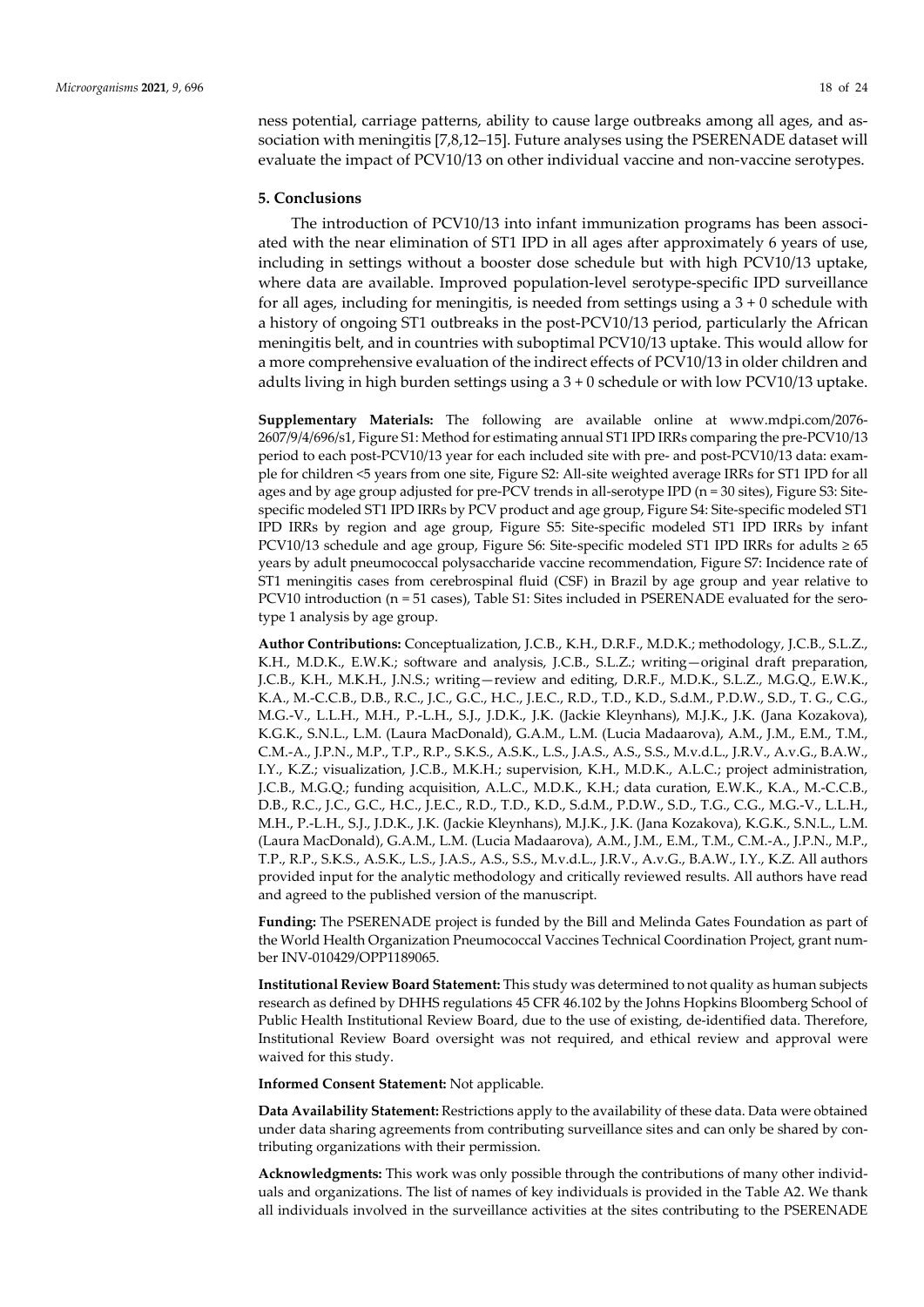project for trusting us with their data and for the assistance along the way to ensure this work provides value. This includes the surveillance network coordinators at EpiConcept, European Centre for Disease Prevention and Control, Pan American Health Organization and WHO who facilitated access to and understanding of the data. We thank the Johns Hopkins University librarians and research assistants for providing literature review and data collection support. We thank the technical and strategic advisors from the WHO for providing guidance on the objectives and for facilitating introductions to the many surveillance sites globally. Finally, we are greatly indebted to the members of our PSERENADE Technical Advisory Group for providing us with expert technical review and strategic advice on all aspects of the methods, presentation and interpretation throughout the project.

**Conflicts of Interest:** KH conducted the study and analyses while working at the Johns Hopkins School of Public Health but is an employee at Pfizer, Inc. as of 26 October 2020. MDK reports grants from Merck, personal fees from Merck, and grants from Pfizer, outside the submitted work. JCB reports funding from Pfizer in the past year, unrelated to the submitted work. JAS reports grants from the Bill & Melinda Gates Foundation, the Wellcome Trust, the UK MRC, National Institute of Health Research, outside the submitted work. MCB reports lectures fee from MSD outside from submitted work. AS reports grants and personal fees from Pfizer and personal fees from MSD and Sanofi Pasteur, outside the submitted work. ML has been a member of advisory boards and has received speakers honoraria from Pfizer and Merck. German pneumococcal surveillance has been supported by Pfizer and Merck. SD reports grant from Pfizer, outside the submitted work. KA reports a grant from Merck, outside the submitted work. AvG as received researching funding from Pfizer (last year 2017, Pfizer Investigator-Initiated Research [IIR] Program IIR WI 194379); attended advisory board meetings for Pfizer and Merck. CMA reports grants and personal fees from Pfizer, Qiagen and BioMerieux and grants from Genomica SAU, outside the submitted work. AM-research support to my institution from Pfizer and Merck; honoraria for advisory board membership from GlaxoSmithKline, Merck and Pfizer. SNL performs contract research for GSK, Pfizer, Sanofi Pasteur on behalf of St. George's University of London, but receives no personal remuneration. IY stated she was a member of mRNA-1273 study group and has received funding to her institution to conduct clinical research from BioFire, MedImmune, Regeneron, PaxVax, Pfizer, GSK, Merck, Novavax, Sanofi-Pasteur, and Micron. RD has received grants/research support from Pfizer, Merck Sharp & Dohme and Medimmune; has been a scientific consultant for Pfizer, MeMed, Merck Sharp & Dohme, and Biondvax; had served on advisory boards of Pfizer, Merck Sharp & Dohme and Biondvax and has been a speaker for Pfizer. LLH reports research grants to her institution from GSK, Pfizer and Merck. JDK has received an unrestricted grant-in-aid from Pfizer Canada that supports, in part, the CASPER invasive pneumococcal disease surveillance project. MH received an educational grant from Pfizer AG for partial support of this project. However, Pfizer AG had no role in the data analysis and content of the manuscript. MC has previously received a professional fee from Pfizer (Ireland), an unrestricted research grant from Pfizer Ireland (2007–2016) and an Investigator Initiated Reward from Pfizer Ireland in 2018 (W1243730). CLB, MD has intellectual property in BioFire Diagnostics and receives royalties through the University of Utah. CLB is an advisor to IDbyDNA. AK reports personal fees from Pfizer, outside the submitted work. MT reports grants from GlaxoSmithKline and grants from Pfizer Inc. to the Finnish Institute for Health and Welfare for research projects outside the submitted work, in which she has been a co-investigator. JCS reports had received assistance from Pfizer for attending to scientific meetings outside the submitted work. SCGA received travel grant from Pfizer. BL had two research grants from Pfizer on Streptococcus pneumoniae. EV reports grants from French public health agency, during the conduct of the study; grants from Pfizer, grants from Merck, outside the submitted work. NBZ has received investigator-initiated research grants from GlaxoSmithKline, Takeda Pharmaceuticals, Merck and the Serum Institute of India, all unrelated to this research. CGS reports grant funding from Pfizer, Merck, and AstraZeneca in the past 3 years. NMvS reports grants and fee for service from Pfizer, fee for service from MSD and GSK, outside the submitted work; In addition, NMvS has a patent WO 2013/020090 A3 with royalties paid to University of California San Diego (inventors: Nina van Sorge/Victor Nizet). All other authors did not declare any conflicts of interest. The funders had no role in the design of the study; in the collection, analyses, or interpretation of data; in the writing of the manuscript, or in the decision to publish the results.

**Disclaimer:** The findings and conclusions in this report are those of the authors and do not necessarily represent the official position of the Centers for Disease Control and Prevention or the World Health Organization (WHO).

**Appendix A**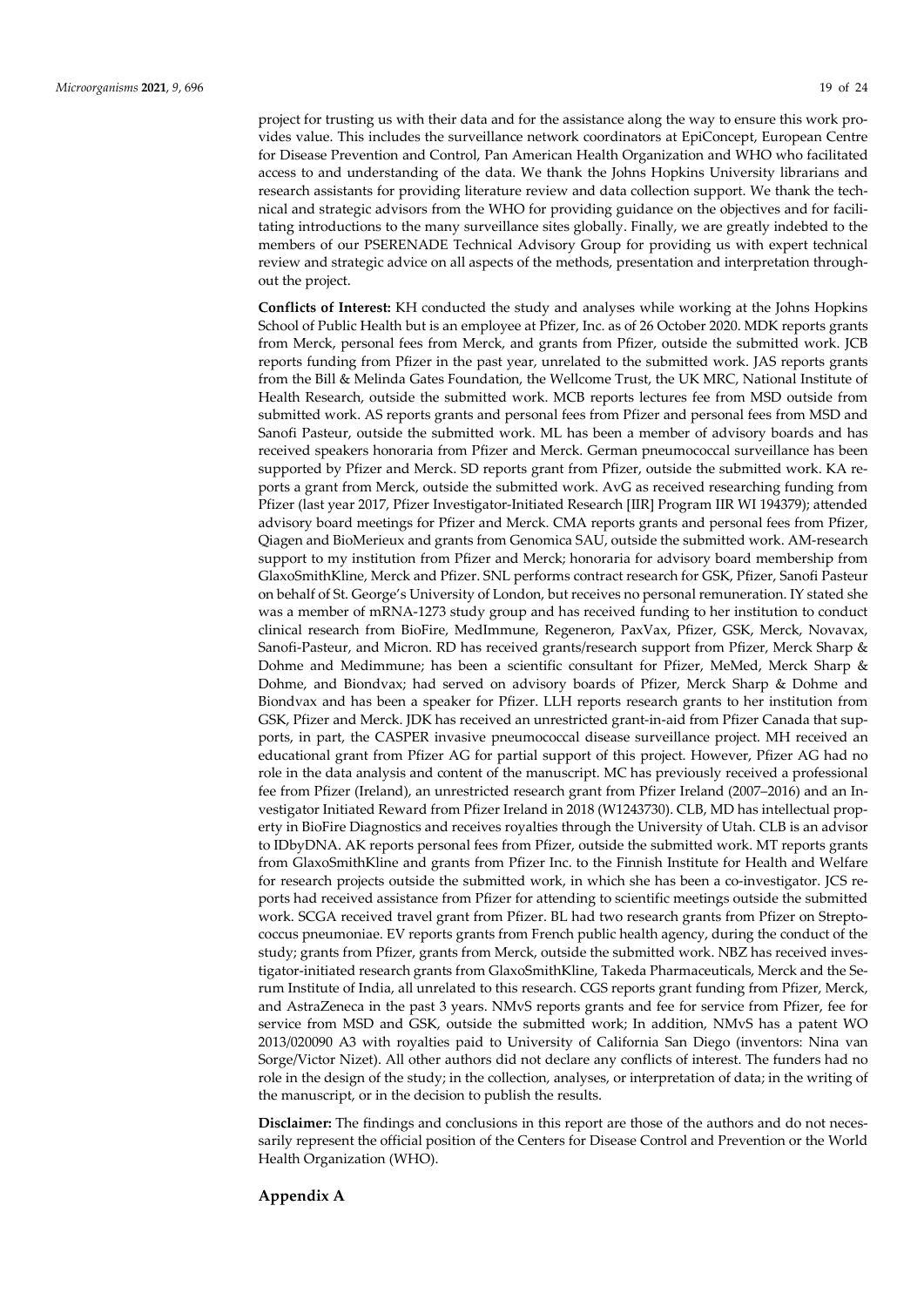| Name              | Affiliation                                                                                                             |
|-------------------|-------------------------------------------------------------------------------------------------------------------------|
| Pedro Alarcon     | Instituto de Salud Pública de Chile, 7780050 Santiago, Santiago Metropolitan, Chile                                     |
| Samanta C. G. Al- | National Laboratory for Meningitis and Pneumococcal Infections, Center of Bacteriology, Institute                       |
| meida             | Adolfo Lutz (IAL), São Paulo 01246-902, Brazil                                                                          |
| Zahin Amin-       | Immunisation and Countermeasures Division, Public Health England, NW9 5EQ, London, United                               |
| Chowdhury         | Kingdom                                                                                                                 |
| Michelle Ang      | National Public Health Laboratory, National Centre for Infectious Diseases, 308442, Singapore                           |
| Mária Avdicová    | National Reference Centre for Pneumococcal and Haemophilus Diseases, Regional Authority of                              |
|                   | Public Health, 975 56 Banská Bystrica, Slovak Republic                                                                  |
| Naor Bar-Zeev     | Malawi-Liverpool-Wellcome Trust Clinical Research Programme, P.O. Box 30096, Chichiri, Blan-                            |
|                   | tyre 3, Malawi; Johns Hopkins Bloomberg School of Public Health, Baltimore, MD 21205, United                            |
|                   | <b>States</b>                                                                                                           |
| Godfrey Bigogo    | Centre for Global Health Research, Kenya Medical Research Institute, P.O. Box: 1578-40100, Ki-                          |
|                   | sumu, Kenya                                                                                                             |
| Rita Born         | Federal Office of Public Health, 3097 Liebefeld, Switzerland                                                            |
| Michael G. Bruce  | Arctic Investigations Program, Division of Preparedness and Emerging Infections, National Center                        |
|                   | for Emerging and Zoonotic Infectious Diseases, Centers for Disease Control and Prevention, An-                          |
|                   | chorage, AK 99508, United States                                                                                        |
|                   | Carrie L. Byington University of Utah Department of Pediatrics (emeritus), Salt Lake City, UT 84108, United States;     |
|                   | University of California Health System, Oakland, CA 94607, United States                                                |
| Kin-Hung Chow     | Department of Microbiology and Carol Yu Centre for Infection, The University of Hong Kong,                              |
|                   | Hong Kong SAR, China                                                                                                    |
| Urtnasan          | National Center of Communicable Diseases (NCCD), Ministry of Health, Bayanzurkh district,                               |
| Chuluunbat        | 13336 Ulaanbaatar, Mongolia                                                                                             |
| Pilar Ciruela     | Surveillance and Public Health Emergency Response, Public Health Agency of Catalonia, 08005                             |
|                   | Barcelona, Spain; CIBER Epidemiología y Salud Pública, (CIBERESP), 28029 Madrid, Spain                                  |
| Cheryl Cohen      | Centre for Respiratory Diseases and Meningitis, National Institute for Communicable Diseases of                         |
|                   | the National Health Laboratory Service, Sandringham, 2192 Johannesburg, South Africa; School of                         |
|                   | Public Health, Faculty of Health Sciences, University of the Witwatersrand, Johannesburg, South                         |
|                   | Africa                                                                                                                  |
| Mary Corcoran     | Irish Meningitis and Sepsis Reference Laboratory, Children's Health Ireland at Temple Street, Ro-                       |
|                   | tunda, Dublin 1, D01 XD99, Ireland                                                                                      |
| Geneviève De-     | Quebec University Hospital Research Centre, Québec, QC G1V 4G2, Canada                                                  |
| ceuninck          |                                                                                                                         |
|                   | Martina Del MansoDepartment of Infectious Diseases, Italian National Institute of Health (Istituto Superiore di Sanità, |
|                   | ISS), 00161 Rome, Italy                                                                                                 |
| Idrissa Diawara   | Faculty of Sciences and Health Techniques, Mohammed VI University of Health Sciences (UM6SS)                            |
|                   | of Casablanca, Casablanca, Morocco; National Reference Laboratory, Mohammed VI University of                            |
|                   | Health Sciences (UM6SS), 82403 Casablanca, Morocco                                                                      |
| Janepsy Díaz      | Instituto de Salud Pública de Chile, 7780050 Santiago, Santiago Metropolitan, Chile                                     |
| Elina Dimina      | Centre for disease prevention and control of Latvia, Riga, 1005, Latvia                                                 |
|                   | Mignon du Plessis Centre for Respiratory Diseases and Meningitis, National Institute for Communicable Diseases of       |
|                   | the National Health Laboratory Service, Sandringham, 2192 Johannesburg, South Africa                                    |
|                   | Helga Erlendsdot- Department of Clinical Microbiology, Landspitali–The National University Hospital, Hringbraut,        |
| tir               | 101 Reykjavik, Iceland                                                                                                  |
|                   | Yvonne Galloway Epidemiology Team, Institute of Environmental Science and Research, Porirua, 5240 Wellington,           |
|                   | New Zealand                                                                                                             |
| Ryan Gierke       | National Center for Immunizations and Respiratory Diseases, Centers for Disease Control and                             |
|                   | Prevention, Atlanta, GA 30333, United States                                                                            |

# **Table A1.** PSERENADE Team.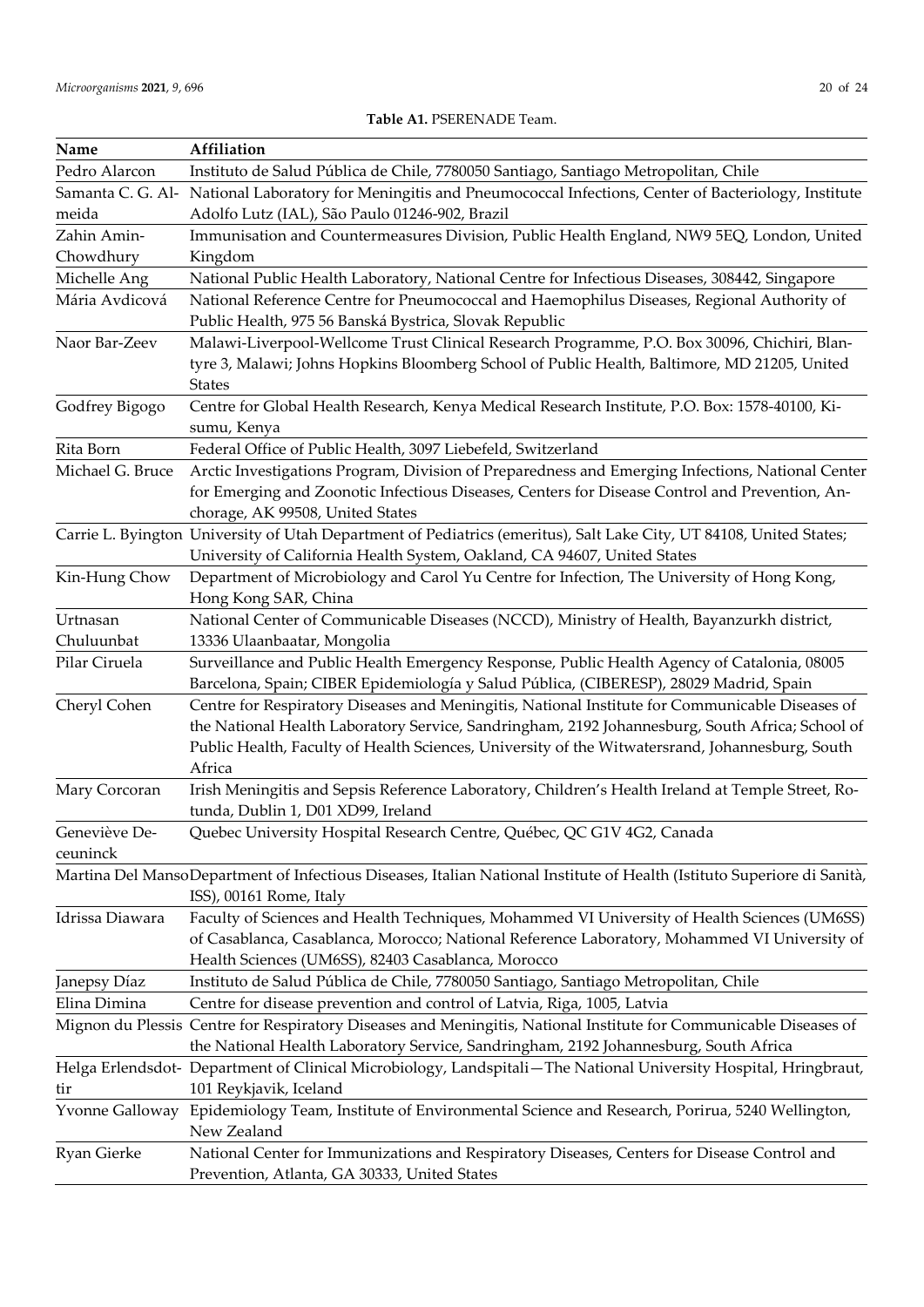|                   | Noga Givon-Lavi Pediatric Infectious Disease Unit and Clinical Microbiology Laboratory, Soroka University Medi-   |
|-------------------|-------------------------------------------------------------------------------------------------------------------|
|                   | cal Center, Ben-Gurion University of the Negev, Beer-Sheva, 8410501, Israel                                       |
| Marcela Guevara   | Instituto de Salud Pública de Navarra-IdiSNA, 31003 Pamplona, Navarra, Spain; CIBER Epide-                        |
|                   | miología y Salud Pública, (CIBERESP), 28029 Madrid, Spain                                                         |
| Ilias Hossain     | Medical Research Council, The Gambia Unit, Fajara, The Gambia                                                     |
| Vicki Krause      | Centre for Disease Control, Department of Health and Community Services, Darwin City NT 8000,                     |
|                   | Australia                                                                                                         |
| Pavla Krizova     | National Institute of Public Health (NIPH), 100 42, Praha 10, Czech Republic                                      |
| Alicja Kuch       | National Reference Centre for Bacterial Meningitis, National Medicines Institute, 00-725 Warsaw,                  |
|                   | Poland                                                                                                            |
| Brigitte Lefebvre | Laboratoire de Santé Publique du Québec, Sainte-Anne-de-Bellevue, Quebec H9X 3R5, Canada                          |
| Tiia Lepp         | Department of Communicable Disease and Control and Health Protection, Public Health Agency                        |
|                   | of Sweden, 171 82 Solna, Sweden                                                                                   |
|                   | Ioanna MagaziotouNational Public Health Organisation, 15123 Athens, Greece                                        |
| Kazunori Oishi    | Toyama Institute of Health, Imizu, 939-0363 Toyama, Japan                                                         |
| Stephen I. Pelton | Boston University Schools of Medicine and Public Health, Boston, MA 02118, United States                          |
| Kate Pennington   | Communicable Disease Epidemiology and Surveillance Section, Office of Health Protection, Aus-                     |
|                   | tralian Government Department of Health, 2606 Canberra ACT, Australia                                             |
| Marie-Cecile Ploy | University Hospital Centre Limoges, Regional Observatories for Pneumococci, 87000 Limoges,                        |
|                   | France                                                                                                            |
| Hafizur Rahman    | Child Health Research Foundation, Dhaka 1207, Bangladesh                                                          |
| Rita Reyburn      | Murdoch Children's Research Institute, Parkville VIC 3052, Australia                                              |
| Leah J. Ricketson | Department of Pediatrics, University of Calgary, and Alberta Health Services, Calgary Alberta T3B<br>6A8, Canada  |
| Juan Carlos Sanz  | Laboratorio Regional de Salud Pública, Dirección General de Salud Pública, Comunidad de Ma-                       |
|                   | drid, 28053 Madrid, Spain                                                                                         |
| Kevin Scott       | Bacterial Respiratory Infection Service, Scottish Microbiology Reference Laboratory, NHS GG&C,                    |
|                   | G31 2ER Glasgow, United Kingdom                                                                                   |
| Catherine G. Sut- | Johns Hopkins Bloomberg School of Public Health, Baltimore, MD 21205, United States                               |
| cliffe            |                                                                                                                   |
|                   | Koh Cheng Thoon KK Women's and Children's Hospital, 229899, Singapore                                             |
|                   | Maija Toropainen Department of Health Security, Finnish Institute for Health and Welfare, 00271 Helsinki, Finland |
| Georgina Tza-     | National Meningitis Reference Laboratory, National School of Public Health Athens, Athens,                        |
| nakaki            | Greece                                                                                                            |
| Palle Valentiner- | Infectious Disease Epidemiology and Prevention, Statens Serum Institut, DK-2300 Copenhagen S,                     |
| <b>Branth</b>     | Denmark                                                                                                           |
|                   | Nina M. van Sorge Medical Microbiology and Infection Prevention, Netherlands Reference Laboratory for Bacterial   |
|                   | Meningitis, Amsterdam University Medical Centers, location AMC, University of Amsterdam,                          |
|                   | 1105 AZ Amsterdam, The Netherlands                                                                                |
|                   | Emmanuelle VaronNational Reference Centre for Pneumococci, Centre Hospitalier Intercommunal de Créteil, 94000     |
|                   | Créteil, France                                                                                                   |
| Didrik F. Ves-    | Department of Infection Control and Vaccine, Norwegian Institute of Public Health, 0456 Oslo,                     |
| trheim            | Norway                                                                                                            |
|                   | Toronto Invasive Bacterial Diseases Network                                                                       |

**Table A2.** Acknowledgement List.

| <b>PSERENADE Technical Advisory Group</b> |  |
|-------------------------------------------|--|
| Thomas Cherian                            |  |
| William P. Hausdorff                      |  |
| Marc Lipsitch                             |  |
| Shabir A. Madhi                           |  |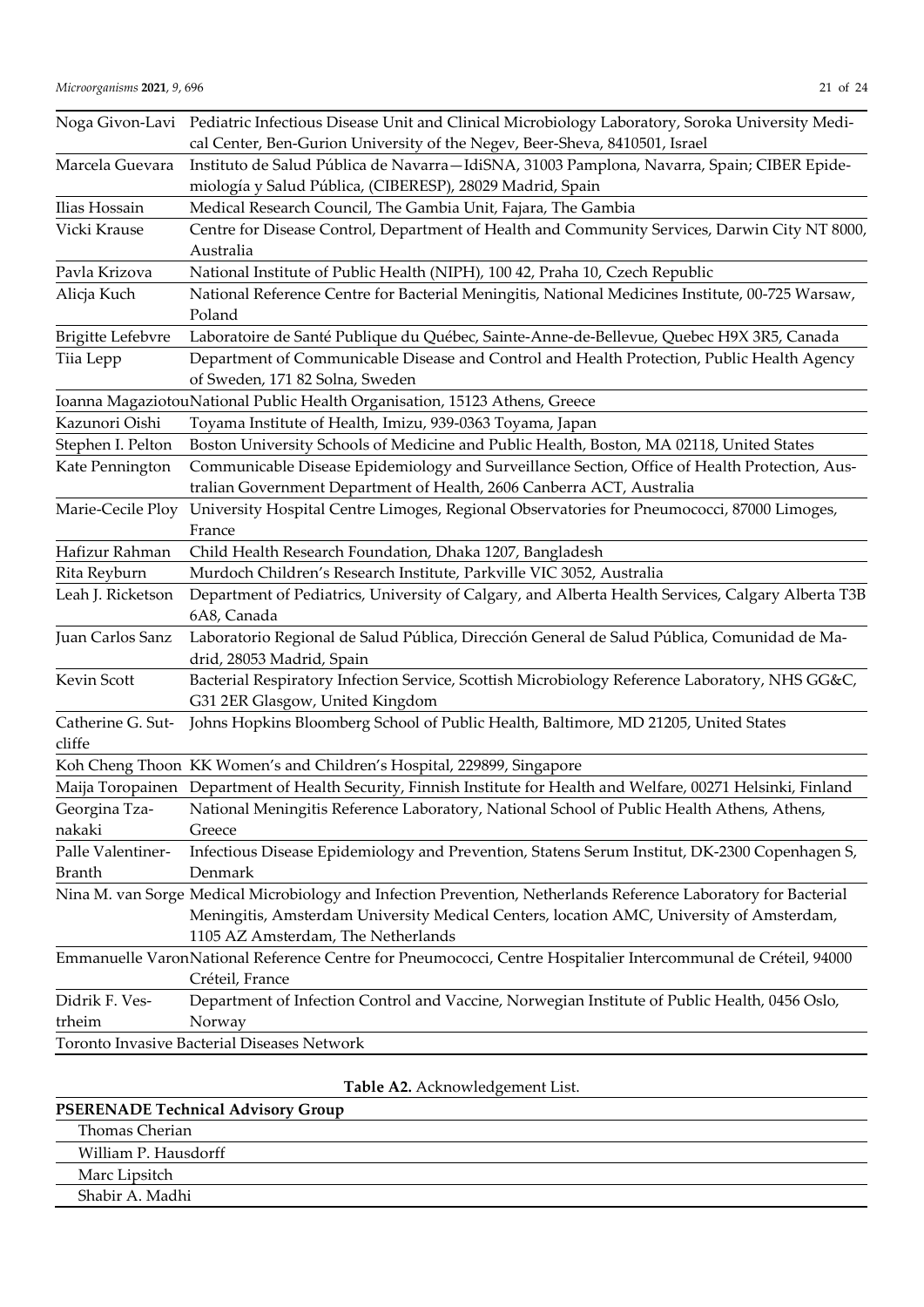| Elizabeth Miller                                                                                                   |
|--------------------------------------------------------------------------------------------------------------------|
| Catherine Satzke                                                                                                   |
| Cynthia G. Whitney                                                                                                 |
| <b>World Health Organization</b>                                                                                   |
| Katherine L. O'Brien                                                                                               |
| Jenny A. Walldorf                                                                                                  |
| <b>Johns Hopkins University</b>                                                                                    |
| Yunfeng Cao                                                                                                        |
| Peggy Gross                                                                                                        |
| Donna Hesson                                                                                                       |
| Ananya Kumar                                                                                                       |
| Kate Perepezko                                                                                                     |
| Meagan E. Peterson                                                                                                 |
| Francesca Schiaffino Salazar                                                                                       |
| Daniel Stephens                                                                                                    |
| Yangyupei Yang                                                                                                     |
| EpiConcept                                                                                                         |
| Camelia Savulescu                                                                                                  |
| <b>European Centre for Disease Prevention and Control</b>                                                          |
| Edoardo Colzani                                                                                                    |
| Pan American Health Organization                                                                                   |
| Lúcia Helena de Oliveira                                                                                           |
| Dirección General de Salud Pública, Comunidad de Madrid, Spain                                                     |
| Luis García Comas                                                                                                  |
| Maria Ordobás Gavín                                                                                                |
| Department of Infectious Diseases, Italian National Institute of Health (Istituto Superiore di Sanità, ISS), Rome, |
| Italy                                                                                                              |
| Flavia Riccardo                                                                                                    |
| Department of Microbiology, Faculty of Medicine and Pharmacy, Hassan II University of Casablanca, Casablanca,      |
| Morocco; Bacteriology-Virology and Hospital Hygiene Laboratory, Ibn Rochd University Hospital Centre, Casa-        |
| blanca, Morocco                                                                                                    |
| Néhémie Nzoyikorera                                                                                                |
| Surveillance and Public Health Emergency Response, Public Health Agency of Catalonia, Barcelona, Spain             |
| Sonia Broner                                                                                                       |
|                                                                                                                    |

Conchita Izquierdo

**Australian National Notifiable Diseases Surveillance data were provided by the Office of Health Protection, Australian Government Department of Health, on behalf of the Communicable Diseases Network Australia and the Enhanced Invasive Pneumococcal Disease Surveillance Working Group.**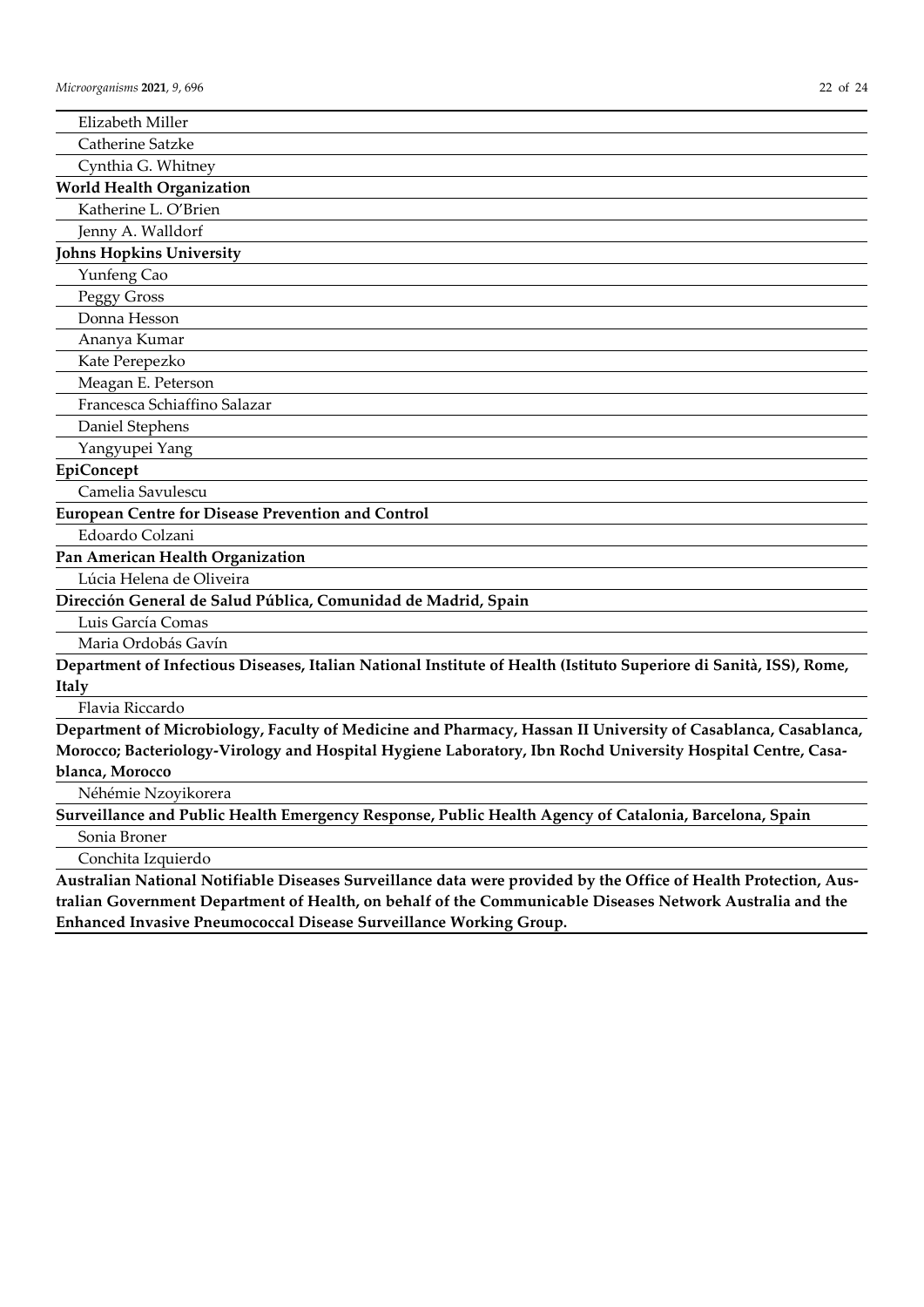# **References**

- 1. Wahl, B.; O'Brien, K.L.; Greenbaum, A.; Majumder, A.; Liu, L.; Chu, Y.; Lukšić, I.; Nair, H.; McAllister, D.A.; Campbell, H.; et al. Burden of Streptococcus Pneumoniae and Haemophilus Influenzae Type b Disease in Children in the Era of Conjugate Vaccines: Global, Regional, and National Estimates for 2000–15. *Lancet Glob. Health* **2018**, *6*, e744–e757, doi:10.1016/S2214- 109X(18)30247-X.
- 2. Troeger, C.; Blacker, B.; Khalil, I.A.; Rao, P.C.; Cao, J.; Zimsen, S.R.M.; Albertson, S.B.; Deshpande, A.; Farag, T.; Abebe, Z.; et al. Estimates of the Global, Regional, and National Morbidity, Mortality, and Aetiologies of Lower Respiratory Infections in 195 Countries, 1990–2016: A Systematic Analysis for the Global Burden of Disease Study 2016. *Lancet Infect. Dis.* **2018**, *18*, 1191–1210, doi:10.1016/S1473-3099(18)30310-4.
- 3. Hausdorff, W.P.; Feikin, D.R.; Klugman, K.P. Epidemiological Differences among Pneumococcal Serotypes. *Lancet Infect. Dis.* **2005**, *5*, 83–93, doi:10.1016/S1473-3099(05)01280-6.
- 4. Ritchie, N.D.; Mitchell, T.J.; Evans, T.J. What Is Different about Serotype 1 Pneumococci? *Future Microbiol.* **2011**, *7*, 33–46, doi:10.2217/fmb.11.146.
- 5. Ganaie, F.; Saad, J.S.; McGee, L.; van Tonder, A.J.; Bentley, S.D.; Lo, S.W.; Gladstone, R.A.; Turner, P.; Keenan, J.D.; Breiman, R.F.; et al. A New Pneumococcal Capsule Type, 10D, Is the 100th Serotype and Has a Large Cps Fragment from an Oral Streptococcus. *mBio* **2020**, *11*, doi:10.1128/mBio.00937-20.
- 6. Johnson, H.L.; Deloria-Knoll, M.; Levine, O.S.; Stoszek, S.K.; Hance, L.F.; Reithinger, R.; Muenz, L.R.; O'Brien, K.L. Systematic Evaluation of Serotypes Causing Invasive Pneumococcal Disease among Children Under Five: The Pneumococcal Global Serotype Project. *PLoS Med.* **2010**, *7*, e1000348, doi:10.1371/journal.pmed.1000348.t001.
- 7. Brueggemann, A.B.; Peto, T.E.A.; Crook, D.W.; Butler, J.C.; Kristinsson, K.G.; Spratt, B.G. Temporal and Geographic Stability of the Serogroup-Specific Invasive Disease Potential of Streptococcus Pneumoniae in Children. *J. Infect. Dis.* **2004**, *190*, 1203–1211, doi:10.1086/423820.
- 8. Bricio-Moreno, L.; Chaguza, C.; Yahya, R.; Shears, R.K.; Cornick, J.E.; Hokamp, K.; Yang, M.; Neill, D.R.; French, N.; Hinton, J.C.D.; et al. Lower Density and Shorter Duration of Nasopharyngeal Carriage by Pneumococcal Serotype 1 (ST217) May Explain Its Increased Invasiveness over Other Serotypes. *mBio* **2020**, *11*, doi:10.1128/mBio.00814-20.
- 9. Ladhani, S.N.; Collins, S.; Djennad, A.; Sheppard, C.L.; Borrow, R.; Fry, N.K.; Andrews, N.J.; Miller, E.; Ramsay, M.E. Rapid Increase in Non-Vaccine Serotypes Causing Invasive Pneumococcal Disease in England and Wales, 2000-17: A Prospective National Observational Cohort Study. *Lancet Infect. Dis.* **2018**, *18*, 441–451, doi:10.1016/S1473-3099(18)30052-5.
- 10. Hammitt, L.L.; Etyang, A.O.; Morpeth, S.C.; Ojal, J.; Mutuku, A.; Mturi, N.; Moisi, J.C.; Adetifa, I.M.; Karani, A.; Akech, D.O.; et al. Effect of Ten-Valent Pneumococcal Conjugate Vaccine on Invasive Pneumococcal Disease and Nasopharyngeal Carriage in Kenya: A Longitudinal Surveillance Study. *Lancet Lond. Engl.* **2019**, *393*, 2146–2154, doi:10.1016/S0140-6736(18)33005-8.
- 11. Harboe, Z.B.; Dalby, T.; Weinberger, D.M.; Benfield, T.; Mølbak, K.; Slotved, H.C.; Suppli, C.H.; Konradsen, H.B.; Valentiner-Branth, P. Impact of 13-Valent Pneumococcal Conjugate Vaccination in Invasive Pneumococcal Disease Incidence and Mortality. *Clin. Infect. Dis.* **2014**, *59*, 1066–1073, doi:10.1093/cid/ciu524.
- 12. Cook, H.M.; Giele, C.M.; Jayasinghe, S.H.; Wakefield, A.; Krause, V.L. An Outbreak of Serotype-1 Sequence Type 306 Invasive Pneumococcal Disease in an Australian Indigenous Population. *Commun. Dis. Intell.* **2020**, *44*, doi:10.33321/cdi.2020.44.66.
- 13. Leimkugel, J.; Adams Forgor, A.; Gagneux, S.; Pflüger, V.; Flierl, C.; Awine, E.; Naegeli, M.; Dangy, J.; Smith, T.; Hodgson, A.; et al. An Outbreak of Serotype 1 *Streptococcus Pneumoniae* Meningitis in Northern Ghana with Features That Are Characteristic of *Neisseria Meningitidis* Meningitis Epidemics. *J. Infect. Dis.* **2005**, *192*, 192–199, doi:10.1086/431151.
- 14. Yaro, S.; Lourd, M.; Traoré, Y.; Njanpop-Lafourcade, B.-M.; Sawadogo, A.; Sangare, L.; Hien, A.; Ouedraogo, M.S.; Sanou, O.; Parent du Châtelet, I.; et al. Epidemiological and Molecular Characteristics of a Highly Lethal Pneumococcal Meningitis Epidemic in Burkina Faso. *Clin. Infect. Dis. Off. Publ. Infect. Dis. Soc. Am.* **2006**, *43*, 693–700, doi:10.1086/506940.
- 15. Proulx, J.; Déry, S.; Jetté, L.; Ismaël, J.; Libman, M.; De Wals, P. Pneumonia Epidemic Caused by a Virulent Strain of Streptococcus Pneumoniae Serotype 1 in Nunavik, Quebec. *Can. Commun. Dis. Rep.* **2002**, *28*, 129–131.
- 16. von Gottberg, A.; de Gouveia, L.; Tempia, S.; Quan, V.; Meiring, S.; von Mollendorf, C.; Madhi, S.A.; Zell, E.R.; Verani, J.R.; O'Brien, K.L.; et al. Effects of Vaccination on Invasive Pneumococcal Disease in South Africa. *N. Engl. J. Med.* **2014**, *371*, 1889– 1899, doi:10.1056/NEJMoa1401914.
- 17. Angoulvant, F.; Levy, C.; Grimprel, E.; Varon, E.; Lorrot, M.; Biscardi, S.; Minodier, P.; Dommergues, M.A.; Hees, L.; Gillet, Y.; et al. Early Impact of 13-Valent Pneumococcal Conjugate Vaccine on Community-Acquired Pneumonia in Children. *Clin. Infect. Dis.* **2014**, *58*, 918–924, doi:10.1093/cid/ciu006.
- 18. Camilli, R.; D'Ambrosio, F.; Del Grosso, M.; Pimentel de Araujo, F.; Caporali, M.G.; Del Manso, M.; Gherardi, G.; D'Ancona, F.; Pantosti, A. Impact of Pneumococcal Conjugate Vaccine (PCV7 and PCV13) on Pneumococcal Invasive Diseases in Italian Children and Insight into Evolution of Pneumococcal Population Structure. *Vaccine* **2017**, *35*, 4587–4593, doi:10.1016/j.vaccine.2017.07.010.
- 19. Ciruela, P.; Izquierdo, C.; Broner, S.; Muñoz-Almagro, C.; Hernández, S.; Ardanuy, C.; Pallarés, R.; Domínguez, A.; Jané, M.; Esteva, C.; et al. The Changing Epidemiology of Invasive Pneumococcal Disease after PCV13 Vaccination in a Country with Intermediate Vaccination Coverage. *Vaccine* **2018**, *36*, 7744–7752, doi:10.1016/j.vaccine.2018.05.026.
- 20. Andrews, N.J.; Waight, P.A.; Burbidge, P.; Pearce, E.; Roalfe, L.; Zancolli, M.; Slack, M.; Ladhani, S.N.; Miller, E.; Goldblatt, D. Serotype-Specific Effectiveness and Correlates of Protection for the 13-Valent Pneumococcal Conjugate Vaccine: A Postlicensure Indirect Cohort Study. *Lancet Infect. Dis.* **2014**, *14*, 839–846, doi:10.1016/S1473-3099(14)70822-9.